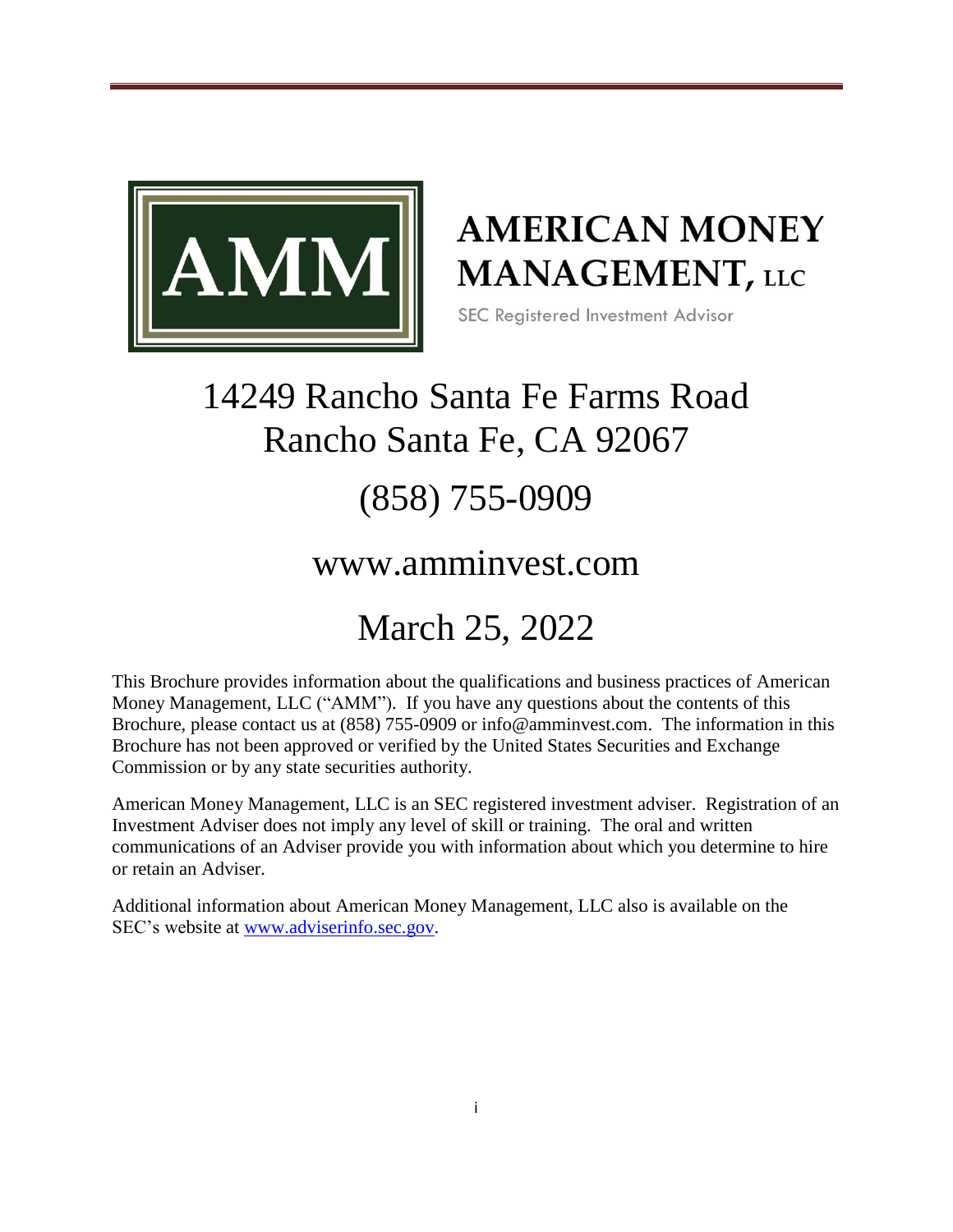### <span id="page-1-0"></span>**Item 2 – Material Changes**

This brochure, dated March 25, 2022 includes no material changes from AMM's last brochure, dated March 12, 2021.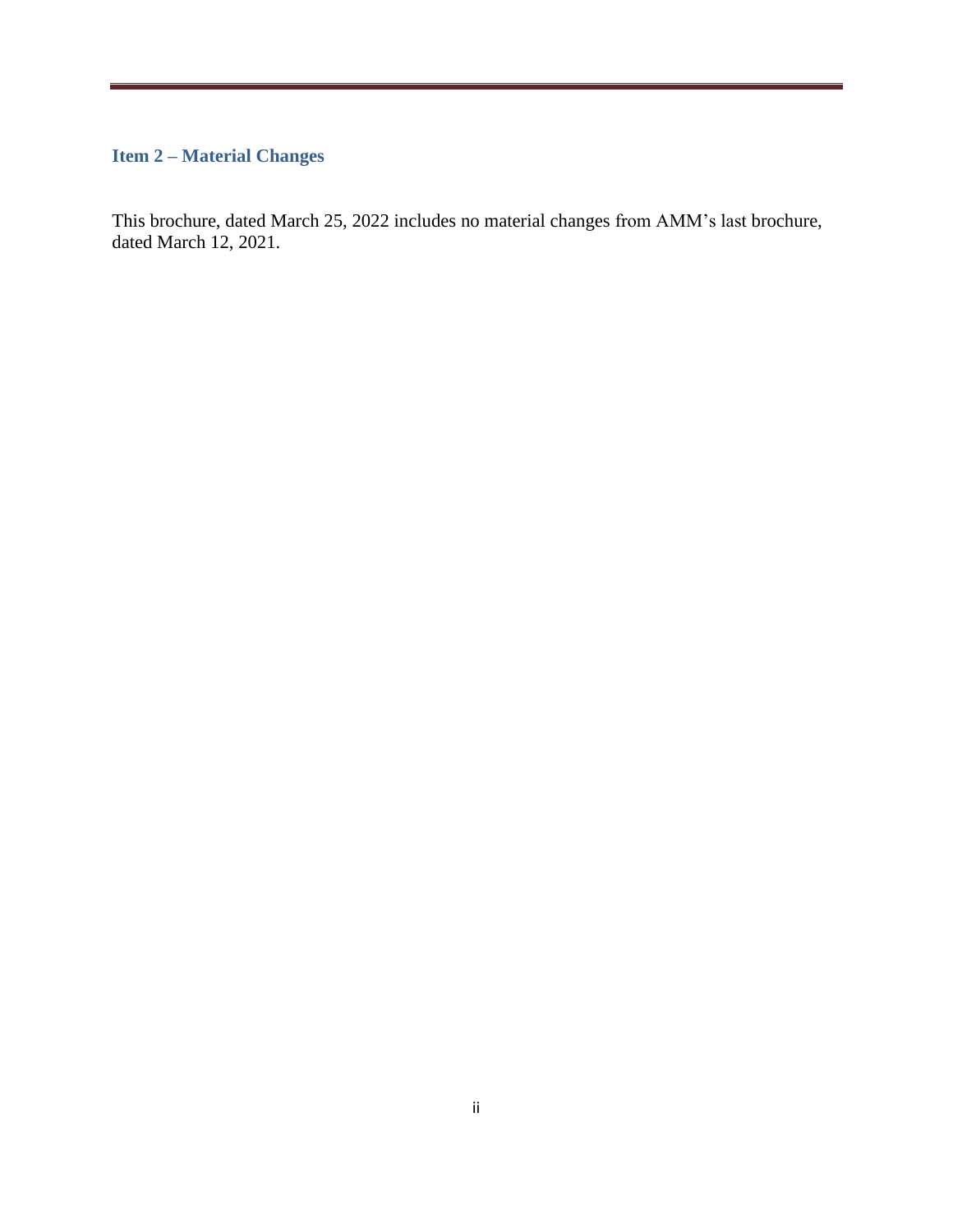### <span id="page-2-0"></span>**Item 3 - Table of Contents**

| Brochure Supplement(s) |
|------------------------|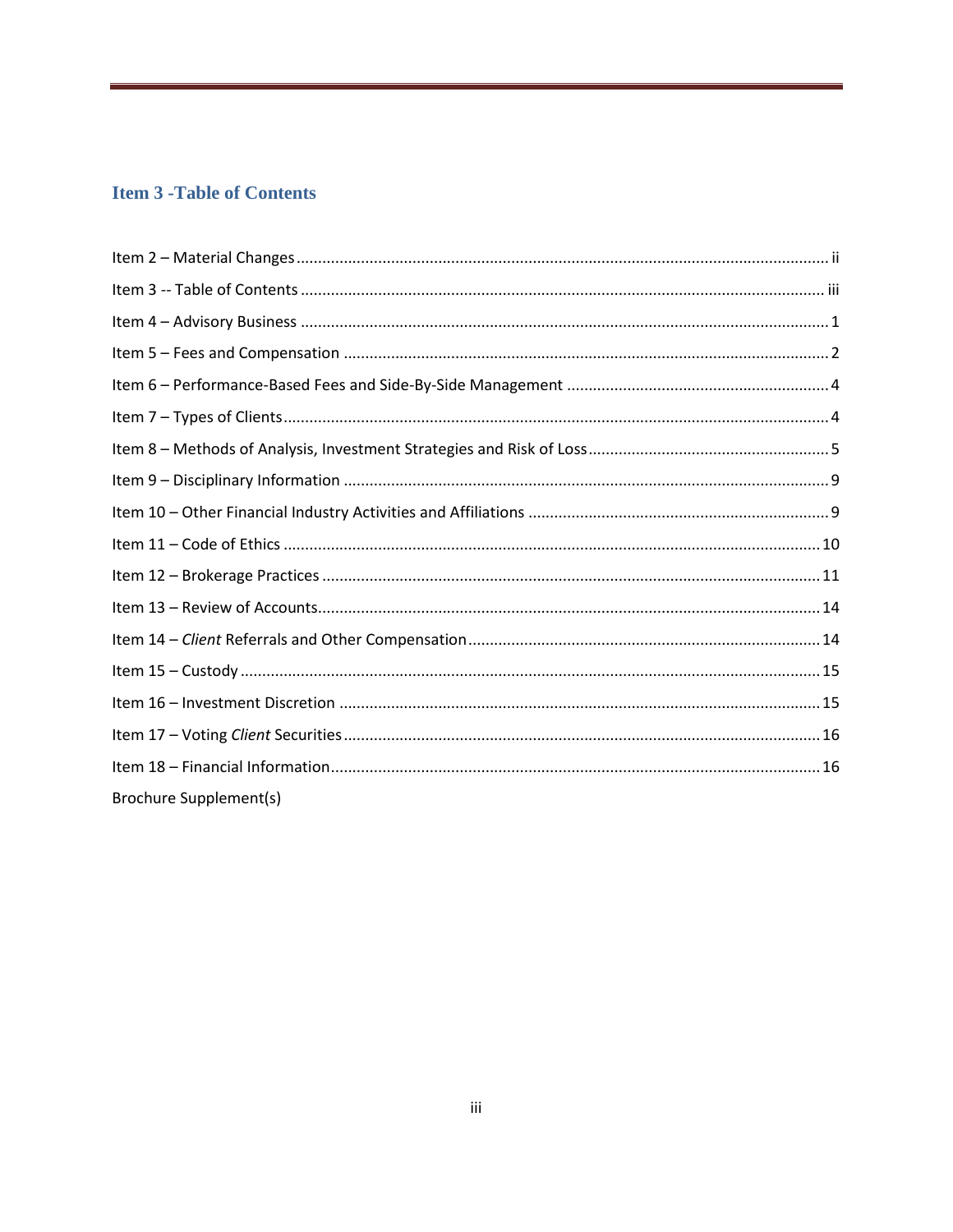### <span id="page-3-0"></span>**Item 4 – Advisory Business**

American Money Management, LLC ("AMM"), established in 1999, is an SEC registered Investment Adviser based in Rancho Santa Fe, California. The principal owners are Gabriel B. Wisdom (a founder, 50% owner, and Managing Director of AMM) and Michael Moore (50% owner, Managing Director and Chief Investment Officer of AMM).

### **Investment Supervisory Services**

AMM's primary business is providing investment supervisory services. In particular, AMM manages client funds and securities for a fee based on a percentage of the fluctuating value of the assets managed. AMM provides these services to individuals, investment companies, pension and profit-sharing plans, trusts, corporations and other business entities. Investment supervisory services include, but are not limited to, the following: Investment Strategy, Asset Allocation, Asset Selection and Regular Portfolio Monitoring.

AMM tailors its investment advice to the individual needs of its clients by evaluating their current investments with respect to their risk tolerance levels and investment time horizon. At the outset of a new client relationship, AMM collects this information from the client in the form of a Client Profile & Questionnaire and/or client interview. This information allows us to select a portfolio strategy that matches each client's specific situation.

### **Newsletter**

Gabriel B. Wisdom, Michael Moore and Glenn Busch publish a free e-newsletter entitled "The AMM Dividend Letter". The newsletter is distributed via email to clients invested in the firm's Dividend Strategy. Additionally, non-clients can sign up for the newsletter through Mr. Wisdom's website (www.gabrielwisdom.com) as well as on a website created specifically for this report, (www.ammdividendletter.com). In each bulletin, the editors discuss one or more dividend paying stocks. Stocks discussed are generally, but not always, positions held by clients of AMM. As stated in each newsletter:

"*The opinions expressed in "The AMM Dividend Letter" are those of Gabriel Wisdom, Michael Moore and Glenn Busch and do not necessarily reflect the opinions of American Money Management, LLC (AMM), an SEC Registered Investment Advisor who serves as a portfolio manager to private accounts as well as to mutual funds. Clients of AMM, Mr. Wisdom, Mr. Moore, Mr. Busch, employees of AMM, and mutual funds AMM manages may buy or sell investments mentioned without prior notice. This newsletter should not be considered investment advice and is for educational purposes only. The opinions expressed do not constitute a recommendation to buy or sell securities. Investing involves risks, and you should consult your own investment advisor, attorney, or accountant before investing in anything.*"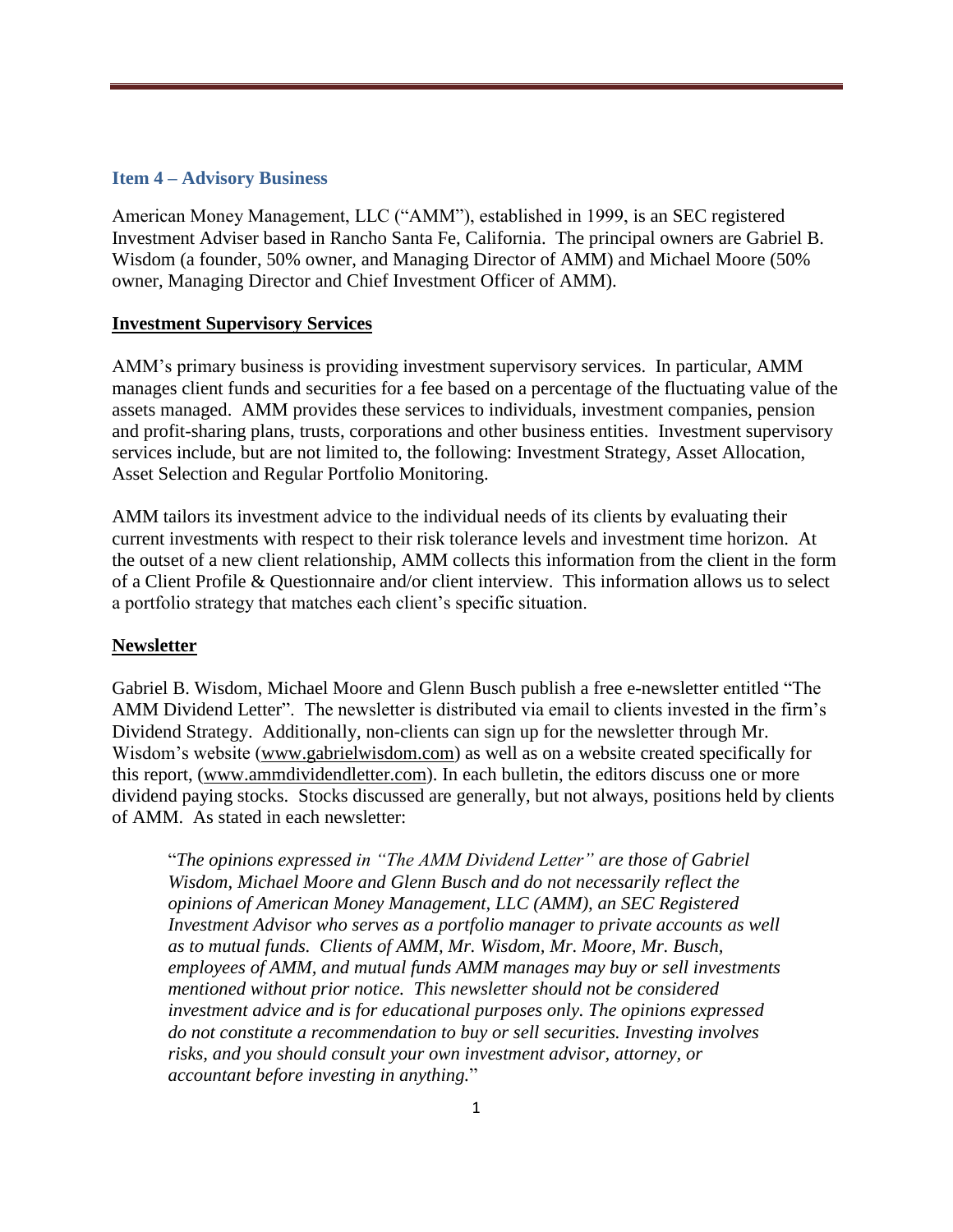### **401-K Advisory Services**

In addition to ongoing discretionary portfolio management services, we provide nondiscretionary advisory services to 401-K plans. These services include monitoring investment choices on the 401-K platform, recommending changes to investment choices on the 401-K platform, conducting periodic meetings at client's location, and assisting with new plan enrollments, among other services. While providing general asset allocation guidance, we do not have the authority to buy or sell securities within the clients 401-K account. All investment and allocation decisions are ultimately the clients own.

### **Financial Planning Services**

In addition to our core investment supervisory business, AMM and our investment advisor representatives may periodically provide financial planning services to clients of the firm. Financial planning services encompass a wide variety of client specific needs, including, but not limited to retirement planning, budget development, Social Security and Medicare analysis, and estate plan reviews.

<span id="page-4-0"></span>As of March 25, 2022, AMM manages \$541,554,684 on a discretionary basis, and \$11,433,517 on a non-discretionary basis.

### **Item 5 – Fees and Compensation**

The annual fee ranges from 0.25% to 2.00% of assets being managed ("asset management fee") and may be negotiable depending on the size and complexity of the client's account. Lower fees for comparable services may be available from other sources.

The specific manner in which fees are charged by AMM is established in a client's written agreement with AMM. AMM collects its fees at the start of each quarter, in advance. AMM directly debits its fees from client accounts. Management fees shall not be prorated for each capital contribution and withdrawal made during the applicable calendar quarter. Accounts initiated during a calendar quarter will be charged a prorated fee. Upon termination of any account, any prepaid, unearned fees will be promptly refunded, and any earned, unpaid fees will be due and payable.

Financial planning services are generally included in the asset management fee that a client pays AMM. For non-asset management clients, or in highly complex planning situations, AMM charges a separate fee for financial planning. This is composed of a fixed fee, and other hourly charges that may apply. Fees typically range between \$2500-\$4000. The specific fee will be determined at the outset of the planning relationship and must be agreed upon in writing by all parties.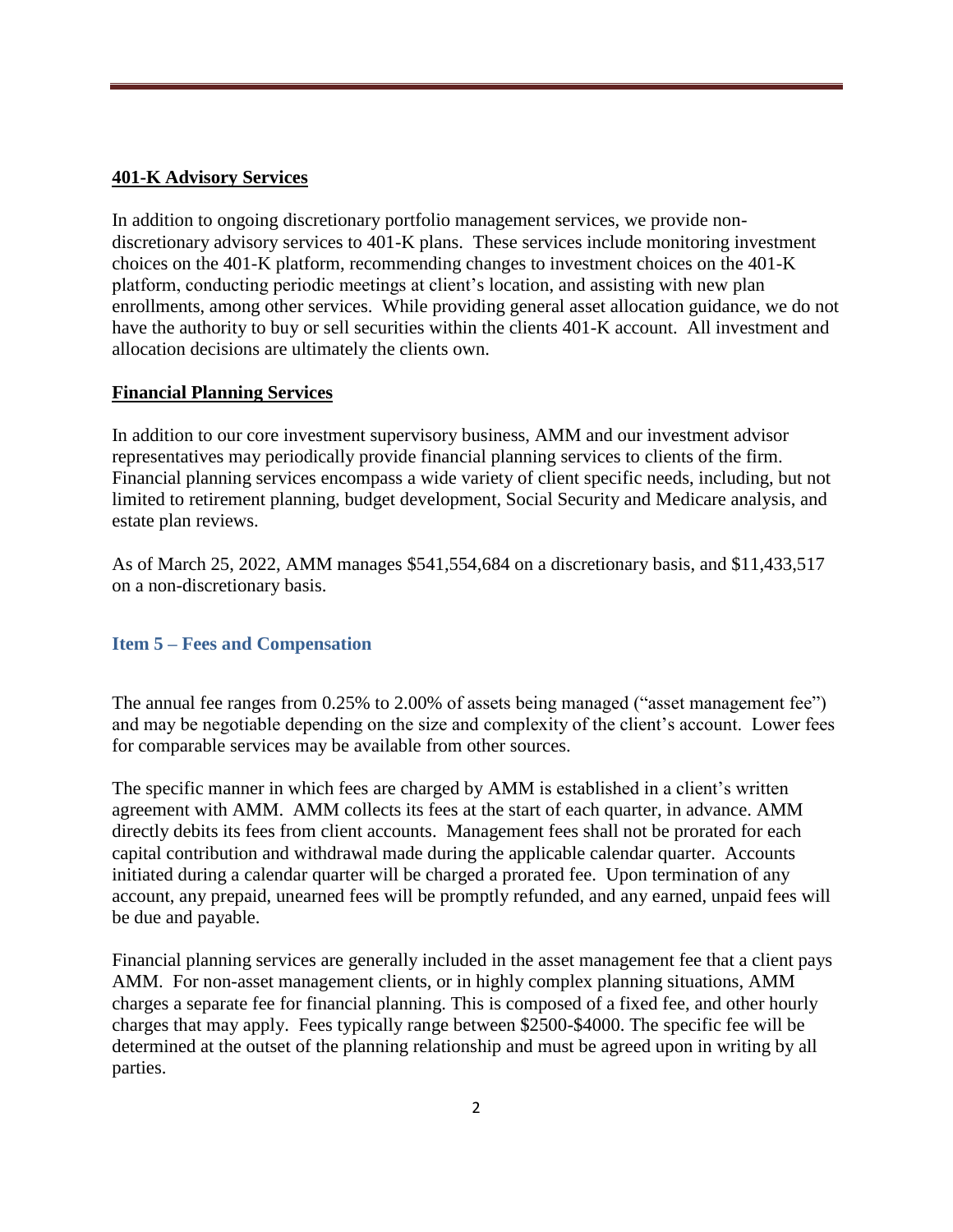AMM's fees are exclusive of brokerage commissions, transaction fees, and other related costs and expenses which shall be incurred by the client. Clients may incur certain charges imposed by custodians, brokers, third party investment and other third parties such as fees charged by managers, custodial fees, deferred sales charges, odd-lot differentials, transfer taxes, wire transfer and electronic fund fees, and other fees and taxes on brokerage accounts and securities transactions. Mutual funds and exchange traded funds also charge internal management fees, which are disclosed in a fund's prospectus.

To the extent that clients of AMM are invested in mutual funds, they will be paying two advisory fees – AMM's fee and the fee of the adviser to the mutual funds (whose fees are described in the mutual fund prospectus). When investing in mutual funds AMM seeks to buy the lowest cost share class available. However, in many circumstances AMM may opt for a higher cost share class if that class is available to be traded free of any commissions or transaction costs at the broker dealer holding custody of the account. Since AMM periodically rebalances portfolios, we believe the flexibility of trading in no transaction fee funds may offer advantages over recommending a fund that is subject to transaction fees. Depending on how frequently we buy or sell a fund, the overall cost to the client may actually be lower utilizing the higher expense no transaction fee fund vs. the lower expense transaction fee fund. However, due to the uncertain timing of when a fund rebalance trade may occur (triggering factors include price change of underlying investments in the account, general market volatility, client deposits or withdrawals, and strategy adjustments by the portfolio manager) there is no guarantee that a client will pay lower fees by investing in the no transaction fee funds.

Such charges, fees and commissions are exclusive of and in addition to AMM's fee, and AMM shall not receive any portion of these commissions, fees, and costs.

Item 12 further describes the factors that AMM considers in selecting or recommending brokerdealers for *client* transactions and determining the reasonableness of their compensation (*e.g.*, commissions).

AMM may periodically recommend unaffiliated separate account managers for the management of a portion of the assets that we advise. In these circumstances the client will be paying two advisory fees – AMM's fee and the fee of the separate account manager (whose fees will be disclosed prior to the investment of funds with the separate account manager). At our discretion AMM may choose to reduce our advisory fee on any portion of a client's account being managed by a separate account manager.

AMM Principal Gabriel Wisdom has been a shareholder and Director of Monterey Financial Services, Inc. since 1994. Where appropriate, AMM officers and/or representatives may recommend that qualified clients invest in interest bearing one-year notes that are issued by Monterey Receivables Funding (MRF), a Monterey Financial company. AMM principals and associates will not receive any additional compensation or referral fees in consideration of recommending AMM client assets to MRF notes. AMM's compensation will continue to be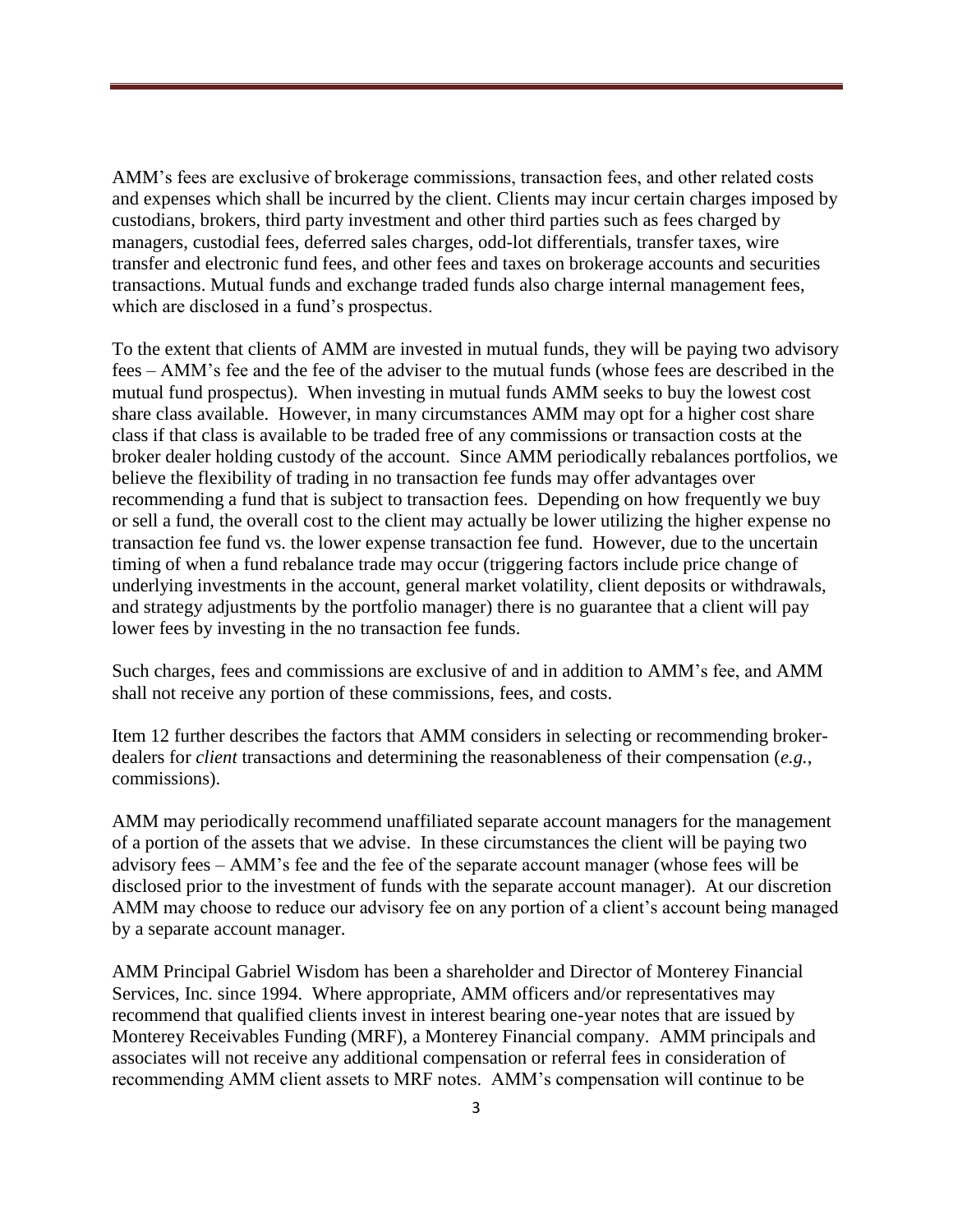based upon the total asset value of a client's account(s), including any portion invested in MRF notes. Clients who choose to invest in MRF notes will be required to sign an AMM disclosure form explaining Gabriel's role with the company and the aforementioned compensation arrangement.

AMM may periodically recommend clients invest in first trust deeds offered by third parties. See Item 8 for more information on first trust deeds. AMM's compensation related to first trust deeds has been in the form of a "referral fee" paid by the issuer. The client is required by AMM to sign a form that discloses this fee and the conflict of interest before the first trust deed investment is made.

AMM may periodically recommend clients invest in Private Funds. These Private Funds are unaffiliated with AMM. AMM's compensation will continue to be based upon the total asset value of the client's account(s), including any portion invested in Private Funds. Clients who choose to invest in private funds will be required to sign an AMM disclosure outlining AMMs compensation and affirming that they have received and read the fund's Private Placement Memorandum (PPM). For purposes of billing, Private Funds are valued at the most recent valuation provided by the fund. If the fund does not provide a post-purchase valuation then the investment will be carried at original cost for purposes of calculating the advisory fee.

ERISA Accounts: AMM is deemed to be a fiduciary to advisory clients that are employee benefit plans or individual retirement accounts (IRAs) pursuant tothe Employee Retirement Income and Securities Act ("ERISA"), and regulations under the Internal Revenue Code of 1986 (the "Code"), respectively. As such, our firm is subject to specific duties and obligations under ERISA and the Internal Revenue Code that include among other things, restrictions concerning certain forms of compensation.

### <span id="page-6-0"></span>**Item 6 – Performance-Based Fees and Side-By-Side Management**

In some cases, AMM has entered into performance fee arrangements with qualified clients. Such fees are subject to individualized negotiation with each such client. AMM will structure any performance or incentive fee arrangement subject to Section  $205(a)(1)$  of the Investment Advisors Act of 1940 (The Advisors Act) in accordance with the available exemptions thereunder, including the exemption set forth in Rule 205-3. Performance-based fee arrangements may create an incentive for AMM to recommend investments which may be riskier or more speculative than those which would be recommended under a different fee arrangement. Such fee arrangements also create an incentive to favor higher fee paying accounts over other accounts in the allocation of investment opportunities. AMM has procedures designed and implemented to ensure that all clients are treated fairly and equally and to prevent this conflict from influencing the allocation of investment opportunities among clients.

### <span id="page-6-1"></span>**Item 7 – Types of Clients**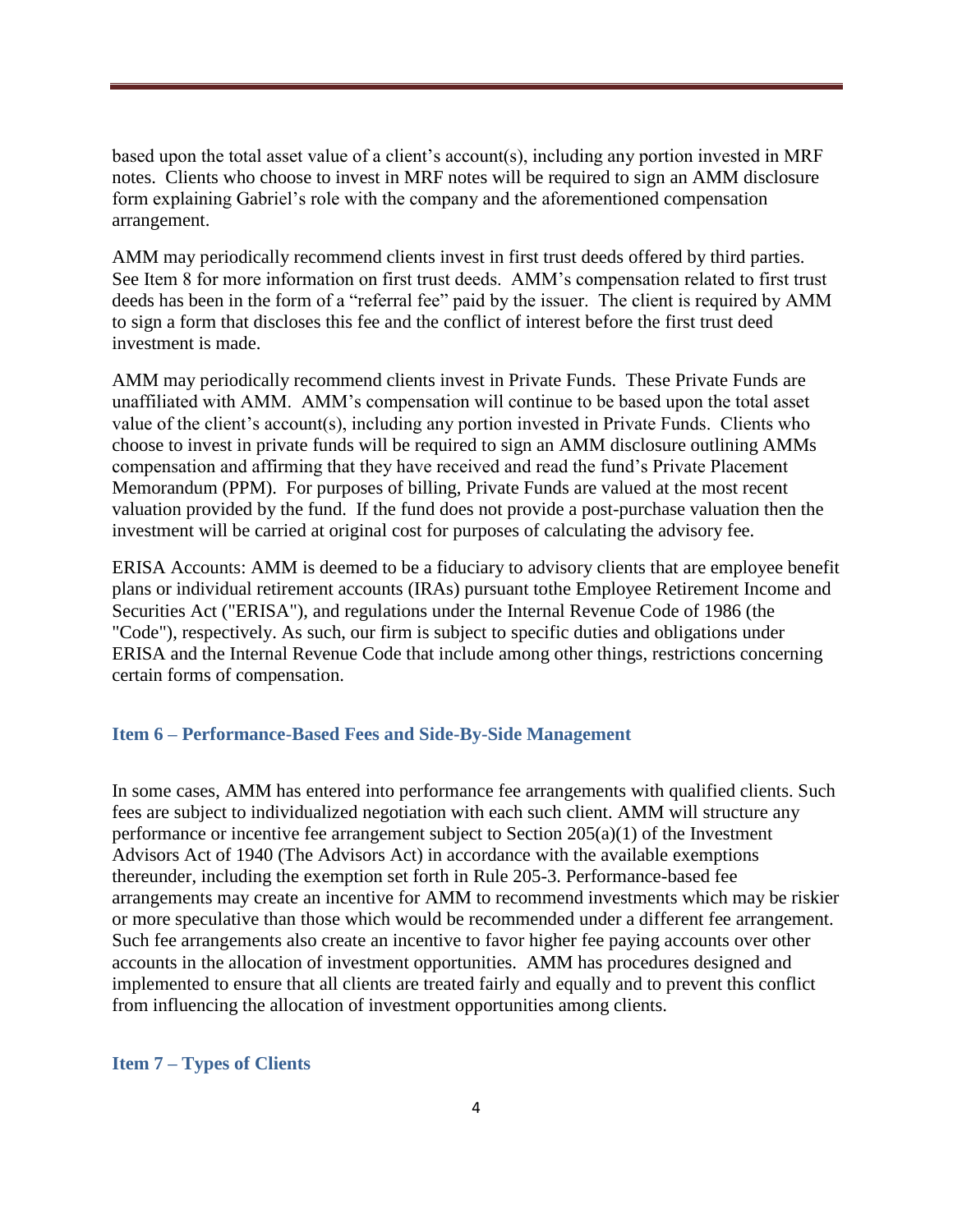AMM provides portfolio management services to individuals, high net worth individuals, investment companies, corporate pension and profit-sharing plans, trusts, estates or charitable organizations, corporations and other businesses. AMM's minimum account size is \$100,000; however, accounts under \$100,000 may be accepted on an individual basis at the discretion of AMM.

### <span id="page-7-0"></span>**Item 8 – Methods of Analysis, Investment Strategies and Risk of Loss**

### **Methods of Analysis**

AMM employs the following methods of analysis in the investment selection process.

Fundamental Analysis:

Involves the analysis of financial statements and ratios, the general financial health of companies, and/or qualitative factors like management strength and competitive advantages.

Cyclical Analysis: Involves the analysis of business and economic cycles to determine favorable conditions for buying and/or selling investments.

Economic Analysis: Involves the analysis of economic trends, monetary and fiscal policy, etc.

Technical Analysis: Involves the analysis of past market data, primarily price and volume.

### **Investment Strategies**

The first step in developing a client's investment strategy is to determine how much should be invested in stocks, bonds, and diversifying assets like commodities, real estate and/or other assets. This decision is made based on the client's financial condition and goals and in view of current and anticipated market conditions. Once the appropriate asset allocation is determined, suitable investments are selected within the desired asset classes.

### **Asset Allocation Oriented Investment Strategies**

AMM's Asset Allocation Strategies are designed to meet the investment objectives and risk tolerance levels of our diverse range of clients. The target asset allocation (equity vs. fixed income vs. diversifying assets) and the securities included in each strategy are determined at the periodic investment committee meeting. Target allocations are strictly guidelines for a fully invested portfolio. The investment committee and portfolio managers reserve the right to tilt heavily towards cash or overweight /underweight certain assets when they deem that it is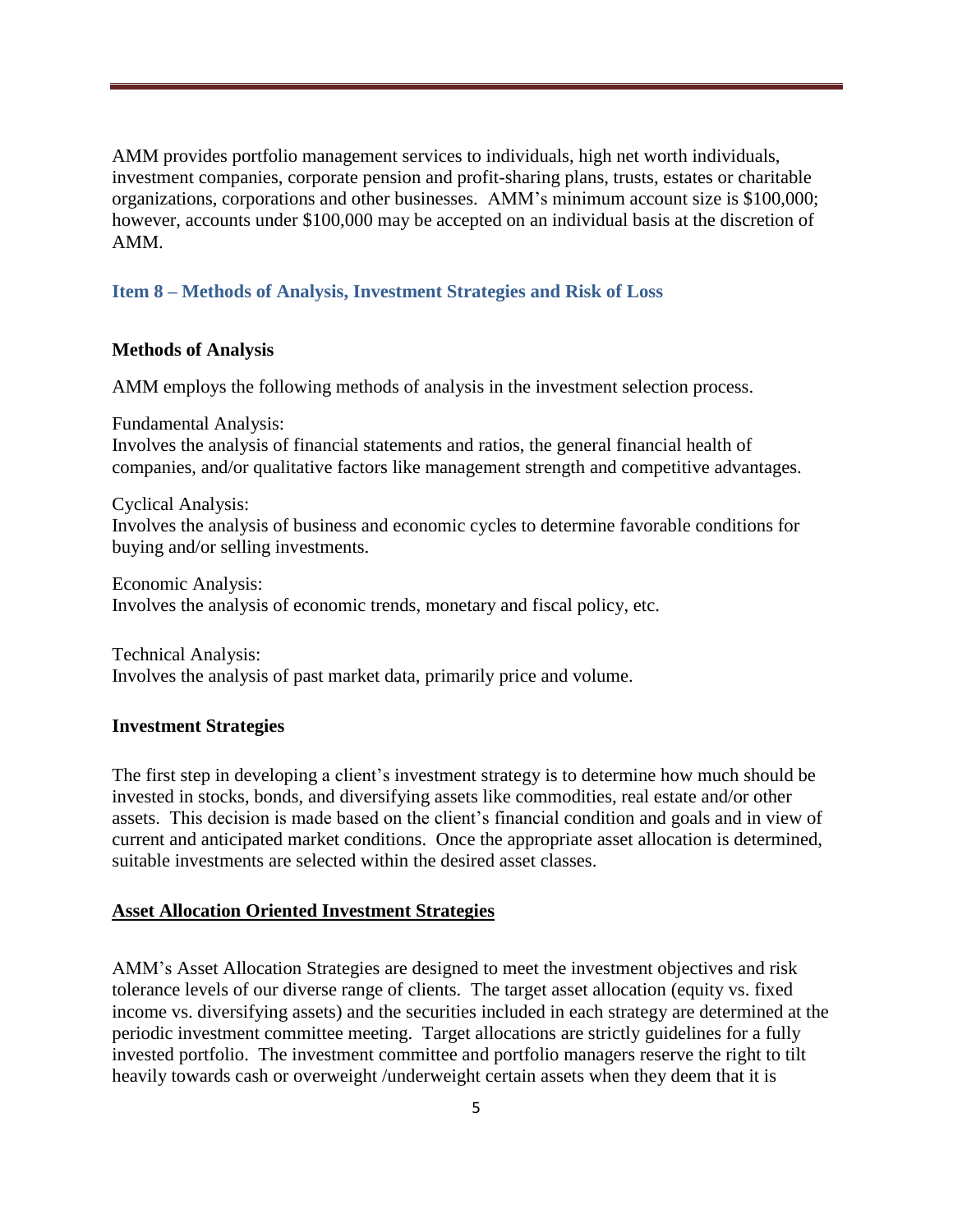appropriate to do so. The timing of purchases and sales in accounts within each strategy is determined by the account portfolio manager.

All strategies are customizable, so it is unlikely that all accounts within a certain strategy group will look identical to other accounts in the same group. For example, a taxable account with a low cost basis position may continue to hold the position even though it is not in the current strategy guidelines. Other reasons for strategy deviations may include social/ethical investing preferences, restricted stock positions, liquidity (cash) positions, etc.

### **Aggressive Growth:**

Target allocation: 75-80% equities and 20-25% diversifying assets (commodities, real-estate, etc.). The Aggressive Growth strategy is meant primarily for clients with a high tolerance for risk and a long time horizon  $(>10 \text{ years})$ . The strategy may be appropriate for clients with shorter time horizons if their investment is one component of a larger portfolio.

### **Long-Term Growth:**

Target allocation: 60-70% equities, 10-20% diversifying assets (commodities, real-estate, etc.) and 10-30% fixed income instruments (including bonds and bond mutual funds). The Long-Term Growth strategy is meant primarily for clients with a healthy tolerance for risk and a long time horizon (>5 years). The strategy will typically have some exposure to fixed income instruments so it is designed to be less volatile than the Aggressive Growth model. The strategy may be appropriate for clients with shorter time horizons if their investment is one component of a larger portfolio strategy.

### **Balanced:**

Target allocation: 40-60% equities, 10-20% diversifying assets (commodities, real-estate, etc.) and 30-50% fixed income instruments (including bonds and bond mutual funds). The Balanced strategy is meant for clients who would like to achieve some growth but with a reduced level of portfolio volatility relative to the Aggressive Growth and Long-Term Growth strategies. Clients should be willing to exchange lower returns relative to the broad equity markets in bullish environments for greater preservation of capital in bearish environments.

### **Moderate Balanced:**

Target Allocation: 30-50% equities, 5-15% diversifying assets (commodities, real-estate, etc.), and 40-60% fixed income instruments (including bonds and bond mutual funds). Typically, no more than 50% of the portfolio will be allocated to equities or equity funds.

The Moderate Balanced strategy is meant for clients who would like to achieve some growth but with an even emphasis on portfolio income. Clients should be willing to exchange lower returns relative to the broad equity markets in bullish environments for greater preservation of capital in bearish environments.

### **Conservative Balanced:**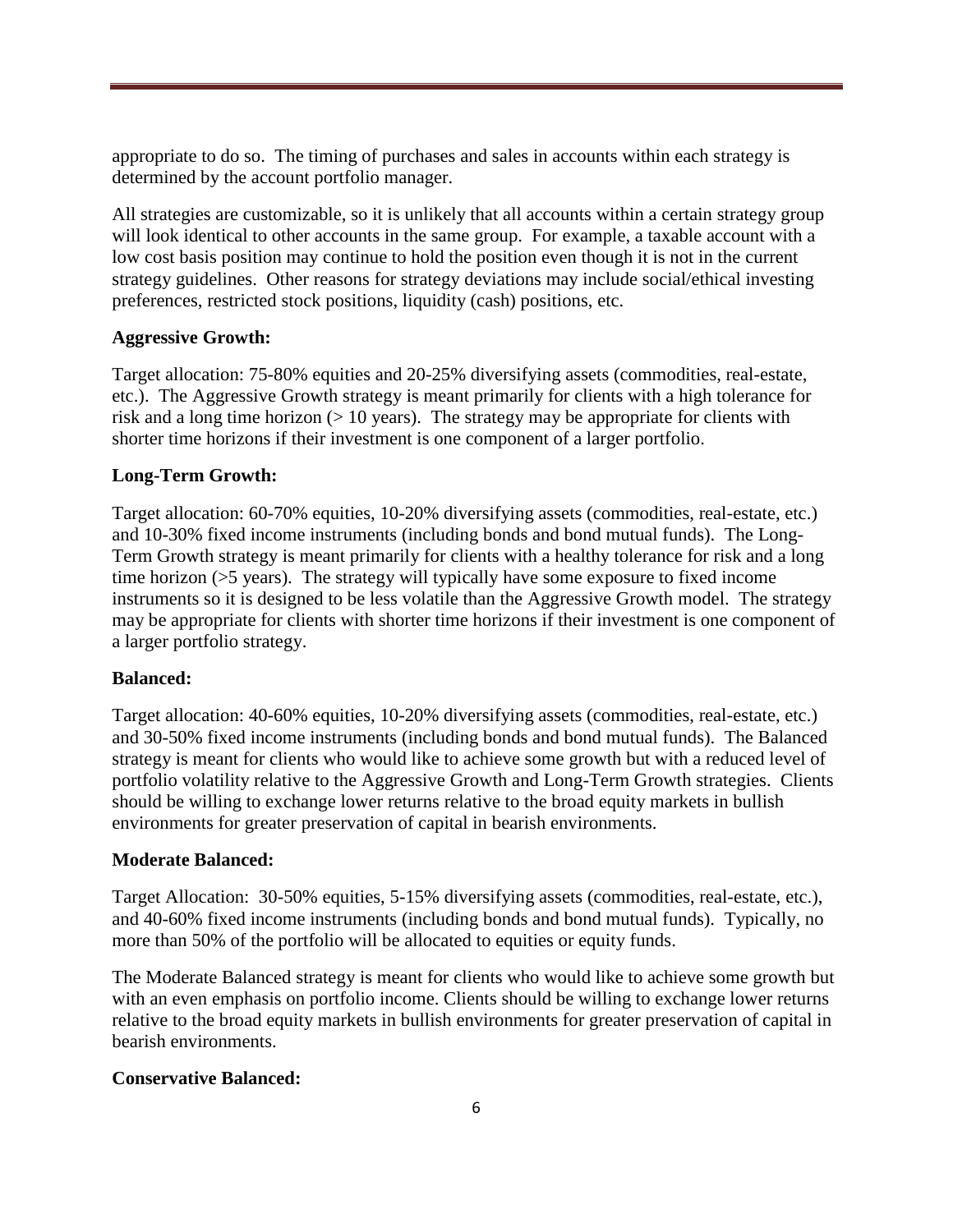Target allocation: 15-25% equities, 5-10% diversifying assets and 60-80% fixed income instruments (including bonds and bond mutual funds). The Conservative Balanced strategy is meant for clients who are willing to take some degree of stock market risk to achieve greater returns than they might otherwise achieve in a fixed income only portfolio. The majority of the portfolio will be tilted towards fixed income instruments. Clients should be willing to exchange lower returns relative to the broad equity markets in bullish environments for greater preservation of capital in bearish environments.

### **Retirement Income:**

The Retirement Income strategy is designed for clients wishing to achieve high level of current income who are willing to withstand portfolio volatility and risk of loss of principal in return for higher current cash flow than a Conservative Income strategy (see below).

### **Conservative Income: (Tax-Free Municipal & Taxable Bond Strategies)**

The Conservative Income strategy is designed for clients who desire a reasonable level of current income. Growth of principal is a secondary objective. While clients must assume the various risk types associated with fixed income securities (credit risk, interest rate risk, liquidity risk, etc.), their overall risk tolerance is low and capital preservation is generally the primary objective.

### **Modified Asset Allocation Strategies:**

On request, and depending on the client situation, AMM may develop modified asset allocation strategies to meet a specific client request. For example, a client may desire a significantly different asset mix than that of our primary asset allocation strategies. At our discretion, we may choose to create a separate modified strategy to accommodate this client.

### **Equity Investment Strategies**

AMM's Equity Strategies are primarily pure stock portfolios for clients seeking exposure to individual stocks. While individual stocks are the primary investment vehicle used in these strategies, accounts may periodically have exposure to exchange traded and open-end mutual funds. AMM Equity Strategies can be used as a standalone strategy in a client account or as an *equity sleeve* within one of our Asset Allocation Strategies.

### **AMM Dividend Strategy:**

The primary objective of the AMM Dividend Strategy is to generate a high level of cash flow from a portfolio of high quality, dividend paying stocks, which will be selected on the basis of both dividend payout and the investment team's assessment of underlying business quality. Additionally, companies selected will generally have a proven history of increasing dividends paid to shareholders. The portfolio manager will seek to purchase stocks when they are trading at a discount to fair value, providing an additional margin of safety along with upside potential.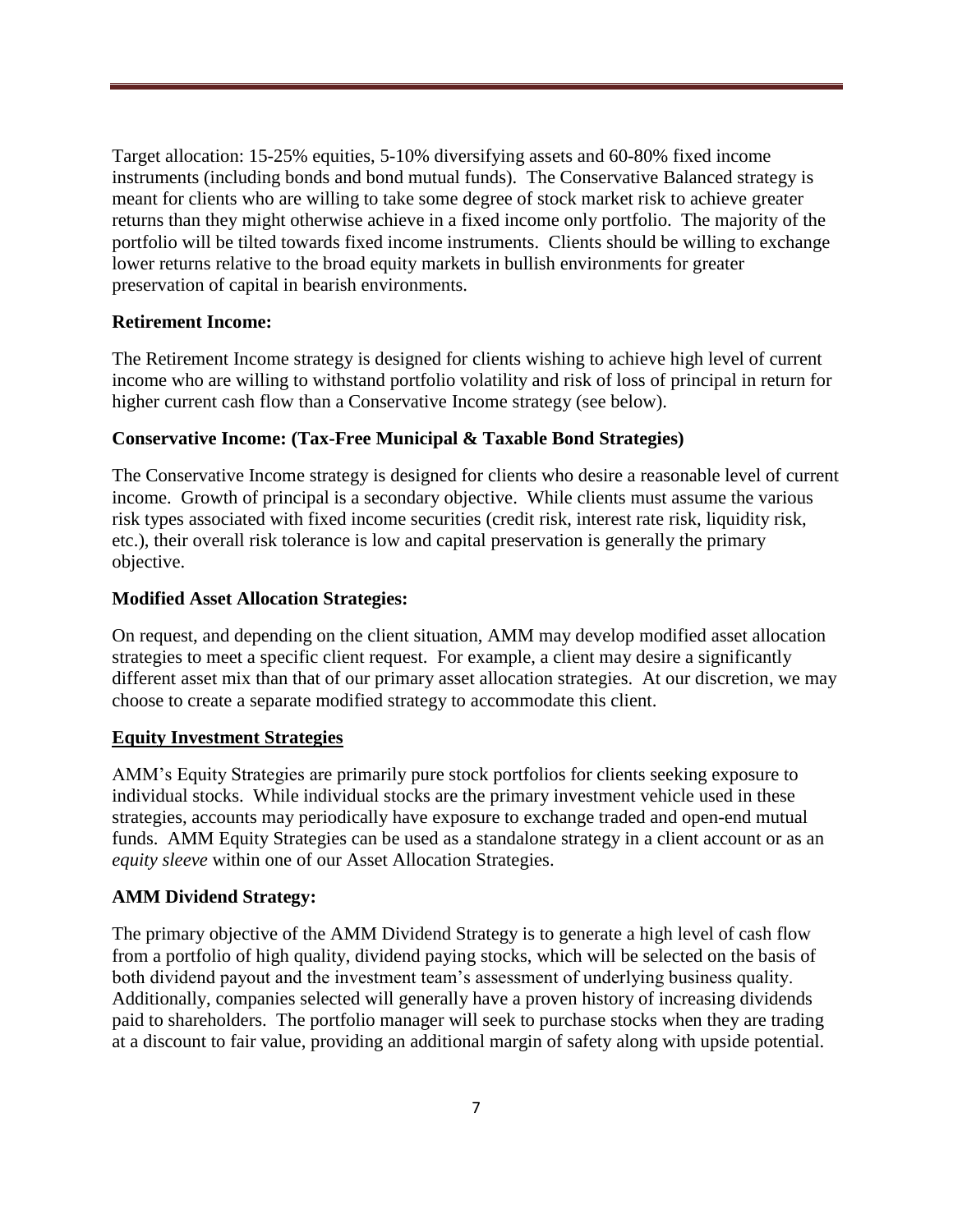The AMM Dividend Strategy is offered as a standalone portfolio or may be included as a "sleeve" in an investor's broader portfolio allocation (including bonds and other diversifying assets). Investors in this strategy must be willing to accept the risks associated with stock investing, including periods of downside portfolio volatility.

### **Alternative Investments**

AMM may periodically recommend alternative investments to clients as part of their overall asset allocation strategy. These investments may include collateralized notes, first trust deeds, and other private placement offerings. These investments are typically only available to accredited investors and AMM associates will seek to determine a client's accredited status before making any recommendation related to these offerings. Below we outline the most common Alternative Investments recommended by AMM.

### **Collateralized Notes:**

AMM may periodically recommend 1-year collateralized notes issued by Monterey Receivables Funding (MRF) as part of the client's overall asset allocation. The notes are income producing instruments and are typically used as part of a client's overall fixed income allocation.

These notes are private offerings and are only available to accredited investors. The minimum investment in the notes is \$50,000; however, the supply of notes is limited. The issuer of the notes commonly closes to new investors so AMM maintains a wait list of clients for whom it feels are suitable candidates for investment. This is generally based on a client's accreditation status; along with their stated desire for income and/or a client with an asset allocation strategy that includes a reasonable weighting in fixed income instruments. While AMM will do its best to determine those clients for which the notes are suitable, there is no guarantee that all clients that want notes will be able to invest in them.

Collateralized notes have their own set of risks which are outlined in the private placement memorandum (PPM). Accredited clients interested in the notes may request a copy of the PPM by calling American Money Management at 858-755-0909.

### **First Trust Deeds:**

AMM may periodically recommend select first trust deed investments to clients. First trust deeds are real estate loans backed by real property. These investments are income producing instruments and are typically recommended to clients seeking income. AMM is generally very selective in its recommendation of first trust deeds and many years may go by without any first trust deeds being recommended to clients. Due to this selectivity and limited supply, there is no guarantee that all clients interested and/or suitable for these investments will be able to make an investment in them.

While first trust deeds are backed by real property, there is no guarantee that this collateral will make the investor whole in the event of a default by the borrower.

### **Unaffiliated Private Funds:**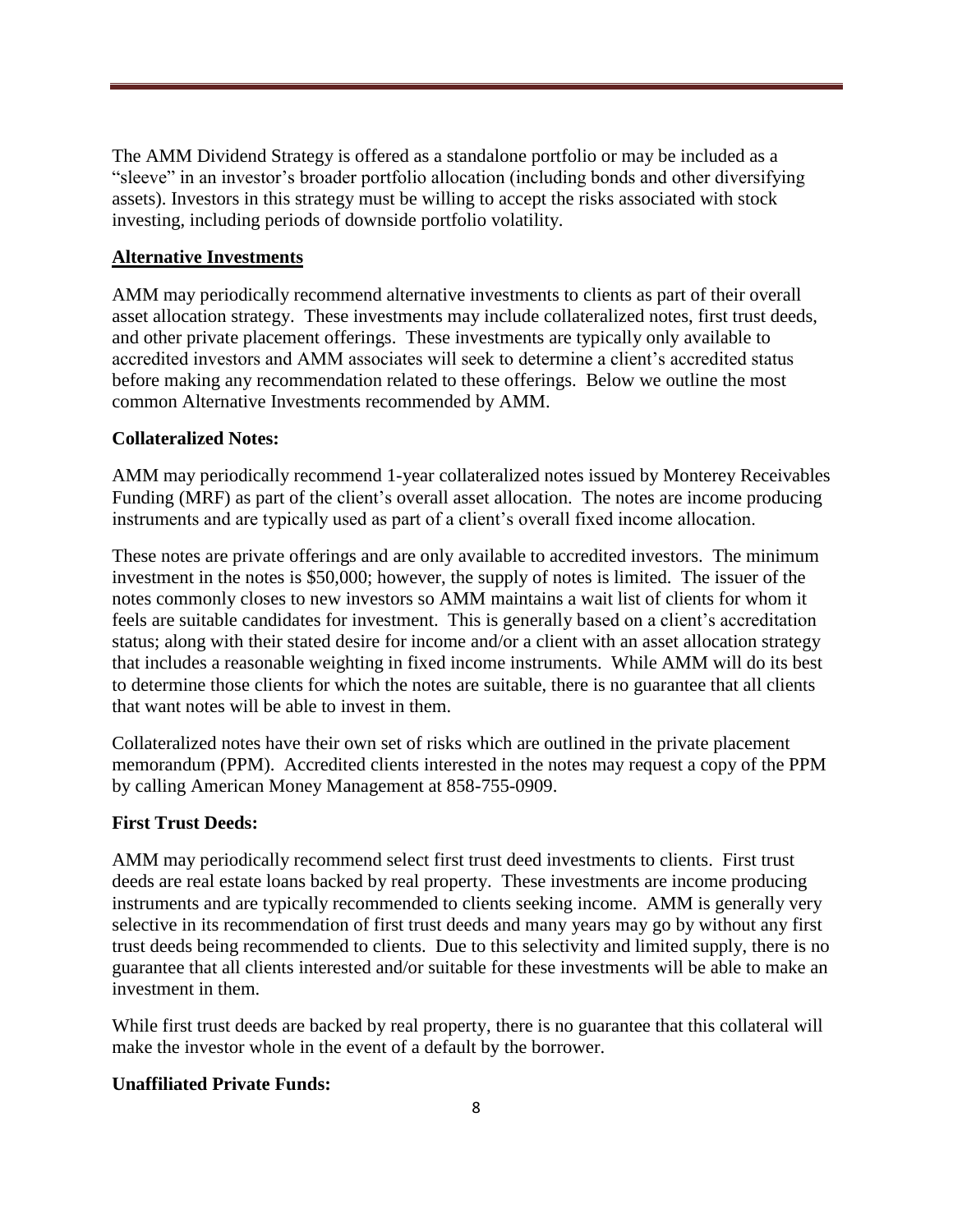AMM may periodically recommend that clients invest in unaffiliated Private Funds. These recommendations are only made to qualified investors where a recommendation would be consistent with the investor's goals and risk tolerance. To qualify investors must meet the accredited investor standard, which AMM will assess before making any recommendation.

AMM will perform due diligence before recommending these funds. However, it is important to note that Private Funds contain unique risks which are outlined in the fund's offering documents or private placement memorandum (PPM). These risks include, but are not limited to, the potential for complete loss of principal, liquidity constraints and lack of transparency. Unlike liquid investments that a client may maintain, private investment funds do not provide daily liquidity or pricing. Each prospective investor will be required to complete a Subscription Agreement, pursuant to which the client shall establish that he/she is qualified for investment in the fund, and acknowledges and accepts the various risk factors that are associated with such an investment.

### *Investing in securities involves risk of loss that clients should be prepared to bear.*

### <span id="page-11-0"></span>**Item 9 – Disciplinary Information**

Registered investment advisers are required to disclose all material facts regarding any legal or disciplinary events that would be material to your evaluation of AMM or the integrity of AMM's management. AMM has no information applicable to this Item.

### <span id="page-11-1"></span>**Item 10 – Other Financial Industry Activities and Affiliations**

AMM may receive fees from investment advisers which it recommends.

AMM Principal Gabriel Wisdom has been a shareholder and Director of Monterey Financial Services, Inc. since 1994.

AMM officers and representatives may hold state insurance licenses. Associates of AMM do not transact insurance business through AMM, and in fact, may never transact any insurance business. AMM believes that holding insurance licenses and staying current with the continuing education requirement of licensees allows representatives that hold the license to speak more knowledgably about a client's insurance situation in the context of the client's overall financial picture.

Some of AMM's investment advisor representatives, in their individual capacities, are agents for various insurance companies. As such, these individuals are able to receive separate commission compensation resulting from implementing insurance product transactions on behalf of advisory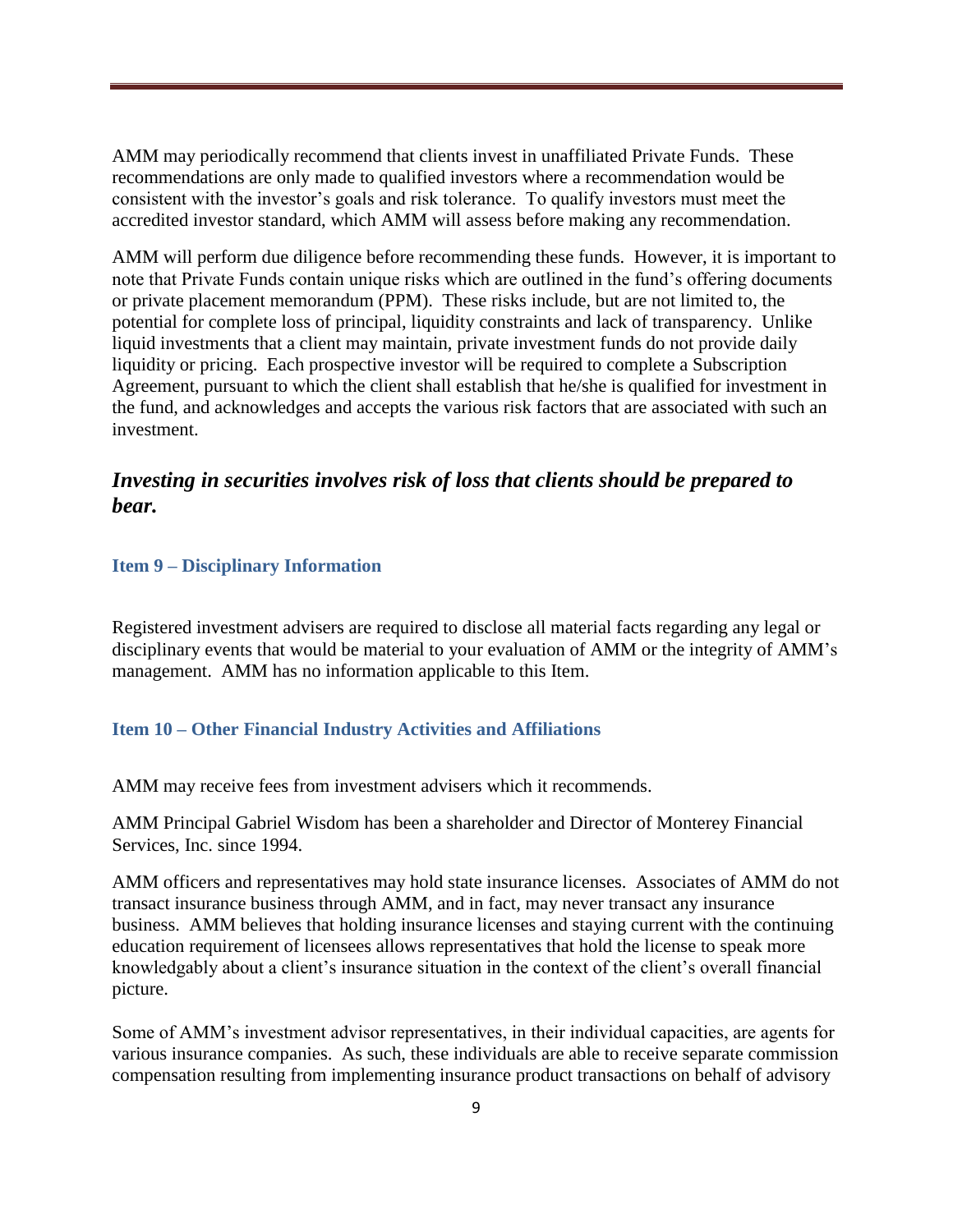clients. Insurance product transactions are not done through and are in no way affiliated with AMM. Insurance transactions are regulated by the appropriate state insurance regulations. Further information about whether a specific investment advisor representative may be involved in insurance related or other outside business activities can be found in the Part 2B Brochure Supplement portion of this brochure.

### <span id="page-12-0"></span>**Item 11 – Code of Ethics**

AMM has adopted a Code of Ethics (the Code) for all supervised persons of the firm describing its high standard of business conduct, and fiduciary duty to its clients. The Code of Ethics includes provisions relating to the confidentiality of client information, a prohibition on insider trading, and personal securities trading procedures, among other things. All supervised persons at AMM must acknowledge the terms of the Code annually, or as amended.

AMM anticipates that, in appropriate circumstances, consistent with clients' investment objectives, it will cause accounts over which AMM has management authority to effect, and will recommend to investment advisory clients or prospective clients, the purchase or sale of securities in which AMM, its affiliates and/or clients, directly or indirectly, have a position of interest. AMM's employees and persons associated with AMM are required to follow AMM's Code of Ethics. Subject to satisfying this policy and applicable laws, officers, directors and employees of AMM and its affiliates may trade for their own accounts in securities which are recommended to and/or purchased for AMM's clients. The Code is designed to assure that the personal securities transactions, activities and interests of the employees of AMM will not interfere with (i) making decisions in the best interest of advisory clients and (ii) implementing such decisions while, at the same time, allowing employees to invest for their own accounts. Under the Code, certain classes of securities have been designated as exempt transactions based upon a determination that these would materially not interfere with the best interest of AMM's clients. In addition, the Code requires pre-clearance of many transactions and restricts trading in close proximity to client trading activity. Nonetheless, because the Code in some circumstances would permit employees to invest in the same securities as clients, there is a possibility that employees might benefit from market activity by a client in a security held by an employee. Employee trading is continually monitored under the Code of Ethics to reasonably prevent conflicts of interest between AMM and its clients.

AMM may place some orders with brokers that, at the time of the transaction, include orders for both clients and personnel of AMM. Although the orders may be bunched, the price per share will be allocated equally as an average price per share. Employee trades will be periodically reviewed for any potential insider trading. AMM trades primarily in exchange listed securities, and its trading volume is generally insufficient to affect market prices. There is generally no material financial impact to the employee or to the client.

AMM's clients or prospective clients may request a copy of the firm's Code of Ethics by contacting AMM at 858-755-0909.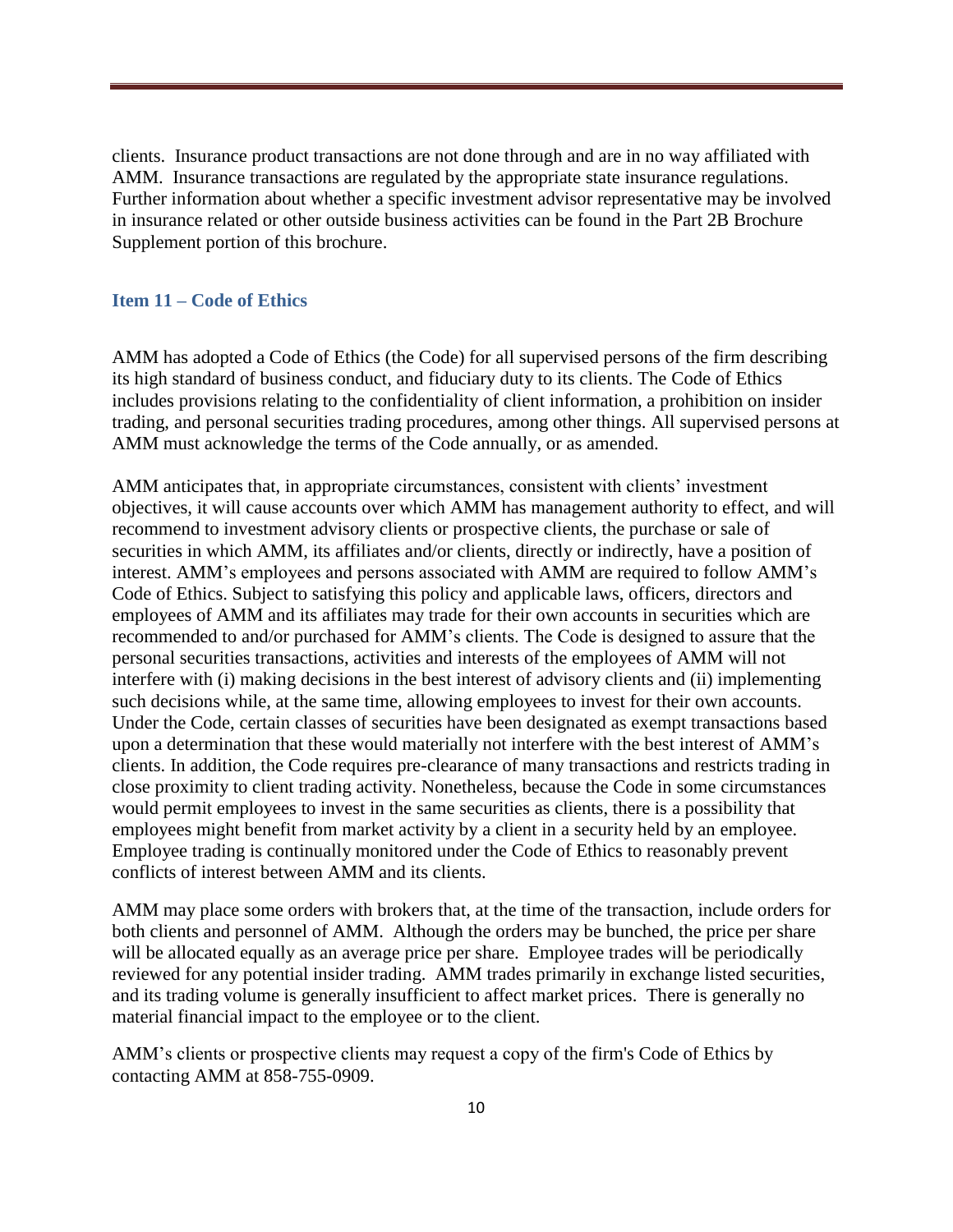It is AMM's policy that the firm will not affect any principal or agency cross securities transactions for client accounts. AMM will also not cross trade between client accounts. Principal transactions are generally defined as transactions where an adviser, acting as principal for its own account or the account of an affiliated broker-dealer, buys from or sells any security to any advisory client. A principal transaction may also be deemed to have occurred if a security is crossed between an affiliated hedge fund and another client account. An agency cross transaction is defined as a transaction where a person acts as an investment adviser in relation to a transaction in which the investment adviser or any person controlled by or under common control with the investment adviser acts as broker for both the advisory client and for another person on the other side of the transaction.

### <span id="page-13-0"></span>**Item 12 – Brokerage Practices**

### **Factors Used to Select Custodians and/or Broker/Dealers**

AMM generally recommends and/or selects (with the written consent of the client in each instance) the Institutional Division of Charles Schwab & Co., Inc. ("Schwab") or TD Ameritrade Inc. From time to time, AMM may also suggest other broker-dealers. Clients may pay commissions in addition to a markup/markdown on over-the-counter trades. Although clients trading through a particular broker-dealer may pay commissions which are higher than those obtainable from other brokers, AMM evaluates the reasonableness of the commissions in light of the full range and quality of a broker's services, including, among other things, the value of research provided as well as execution capability, commission rates, financial responsibility, and responsiveness to AMM's needs.

At present, client accounts managed by AMM are maintained at two broker-dealers: Schwab and TD Ameritrade, Inc ("TDA"). When placing orders to purchase or sell securities in accounts, AMM generally places orders for client accounts maintained at Schwab first, then TDA. This may result in a different executed price for client accounts at either broker.

### **Soft Dollar Practices**

"Soft dollar" practices are arrangements under which products or services other than execution of securities transactions are obtained by an investment adviser (such as AMM) from or through a broker-dealer in exchange for the direction by the adviser of client brokerage transactions to the broker-dealer. As indicated above, most of the accounts managed by AMM are held in custody with Schwab or TD Ameritrade, and most of the client trades directed by AMM are placed through these custodians. Below are important disclosures related to AMMs business relationship with Schwab & TD Ameritrade.

### **Schwab Advisor Services / Schwab Institutional**

Schwab provides AMM with access to its institutional trading and operations services, which are typically not available to retail investors. These services generally are available to independent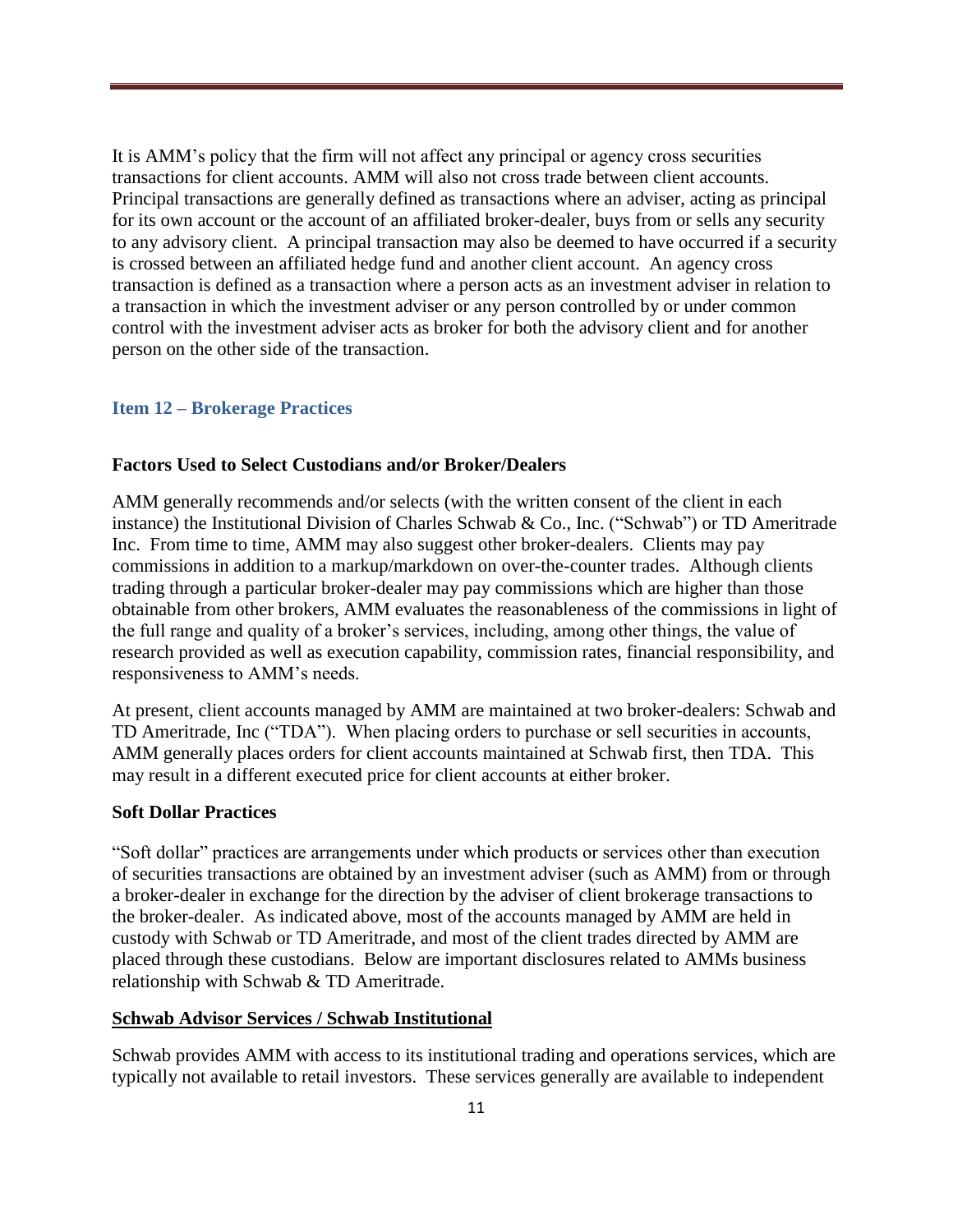investment advisers (such as AMM) at no charge to them so long as a total of at least \$10 million of the clients' account assets are maintained at Schwab. Schwab's services include research, brokerage, custody, access to mutual funds and other investments that are otherwise available to institutional investors or would require a significantly higher minimum initial investment.

Schwab also makes available to AMM (and to other advisers) other products and services that benefit AMM but may not benefit its clients' accounts. These include software and other technology that provide access to client account data (such as trade confirmations and account statements) facilitate trade execution (and allocation of aggregated trade orders for multiple client accounts), provide research, pricing information and other market data, facilitate payment of AMM's fees from its clients' accounts, and assist with back-office support, record keeping and client reporting. Schwab may also provide AMM with other services intended to help AMM manage and further develop its business enterprise including consulting, publications, and presentations on practice management, information technology and regulatory compliance. Schwab makes available or provides those products and services to AMM at no additional cost to AMM, except for AMM's agreement to, on a best effort basis consistent with AMM's duty to obtain best execution, place equity transactions with Schwab. The advisory fees paid to AMM by its clients are not reduced because of AMM's receipt of such services. The availability to AMM of those products and services is not contingent upon AMM committing to Schwab any specific amount of business; but, as a result of receiving such products and services, AMM has an incentive to continue to use Schwab as a custodian of the clients' accounts and to effect transactions in securities for accounts held at Schwab.

### **TD Ameritrade Institutional**

TD Ameritrade provides AMM with access to its institutional trading and operations services, which are typically not available to retail investors. These services generally are available to independent investment advisers (such as AMM) at no charge to them. TD Ameritrade's services include research, brokerage, custody, access to mutual funds and other investments that are otherwise available to institutional investors or would require a significantly higher minimum initial investment.

TD Ameritrade also makes available to AMM (and to other advisers) other products and services that benefit AMM but may not benefit its clients' accounts. These include software and other technology that provide access to client account data (such as trade confirmations and account statements) facilitate trade execution (and allocation of aggregated trade orders for multiple client accounts), provide research, pricing information and other market data, facilitate payment of AMM's fees from its clients' accounts, and assist with back-office support, record keeping and client reporting. TD Ameritrade may also provide AMM with other services intended to help AMM manage and further develop its business enterprise including consulting, publications, and presentations on practice management, information technology and regulatory compliance. TD Ameritrade makes available or provides those products and services to AMM at no additional cost to AMM, except for AMM's agreement to, on a best effort basis consistent with AMM's duty to obtain best execution, place equity transactions with TD Ameritrade. The advisory fees paid to AMM by its clients are not reduced because of AMM's receipt of such services. The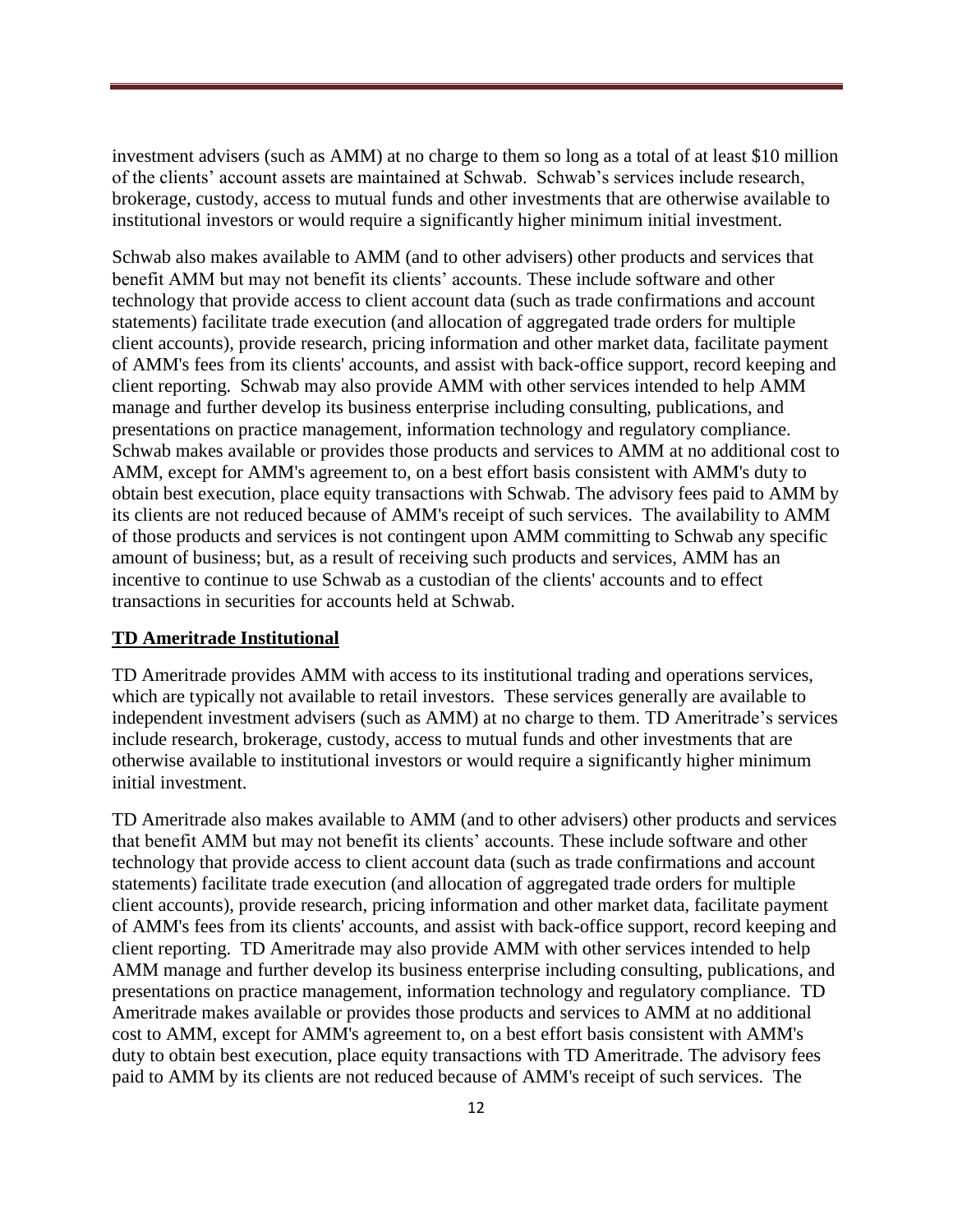availability to AMM of those products and services is not contingent upon AMM committing to TD Ameritrade any specific amount of business; but, as a result of receiving such products and services, AMM has an incentive to continue to use TD Ameritrade as a custodian of the clients' accounts and to effect transactions in securities for accounts held at TD Ameritrade.

### **Aggregate and Block Trading**

In placing its orders to purchase or sell securities in accounts, principals of the firm may elect to aggregate orders, sometimes called "block trading". Trades may be aggregated so that all the participating clients may receive a better average price for their securities, whether bought or sold. In the execution of aggregate trades, AMM will adhere to the following general guidelines.

- 1. AMM will not aggregate transactions unless aggregation is consistent with its duty to seek best execution and the terms of the investment advisory agreement with each client for which trades are being aggregated.
- 2. No advisory client will be favored over any other client. Each client that participates in an aggregated order will participate at the average share price for all adviser's transactions in that security on a given business day with transaction costs shared pro-rata based on each client's participation in the transaction.
- 3. AMM will prepare, before entering an aggregated order, a written statement ("Allocation Statement") specifying the participating client accounts and how it intends to allocate the order among those clients.
- 4. If the aggregated order is filled in its entirety, it will be allocated among clients in accordance with the Allocation Statement. If the order is partially filled, it will be allocated pro-rata based on the Allocation Statement. Every effort will be made by AMM trade personnel to place trades such that the possibility of a partial fill is minimized.
- 5. Notwithstanding the foregoing, the order may be allocated on a basis different from that specified in the Allocation Statement if all client accounts receive fair and equitable treatment, and the reason for different allocation is explained in writing and is approved in writing by adviser's compliance officer no later than one hour after the opening of the markets on the trading day following the day the order was executed.
- 6. AMM books and records will separately reflect, for each client account, the orders of which are aggregated, the securities held by, and bought and sold for that account.
- 7. Funds and securities of clients whose orders are aggregated will be deposited with one or more banks or broker-dealers, and neither the client's cash nor their securities will be held collectively any longer than is necessary to settle the purchase or sale in question on a delivery versus payment basis. Cash or securities held collectively for clients will be delivered out to the custodian bank or broker-dealer as soon as practicable following the settlement.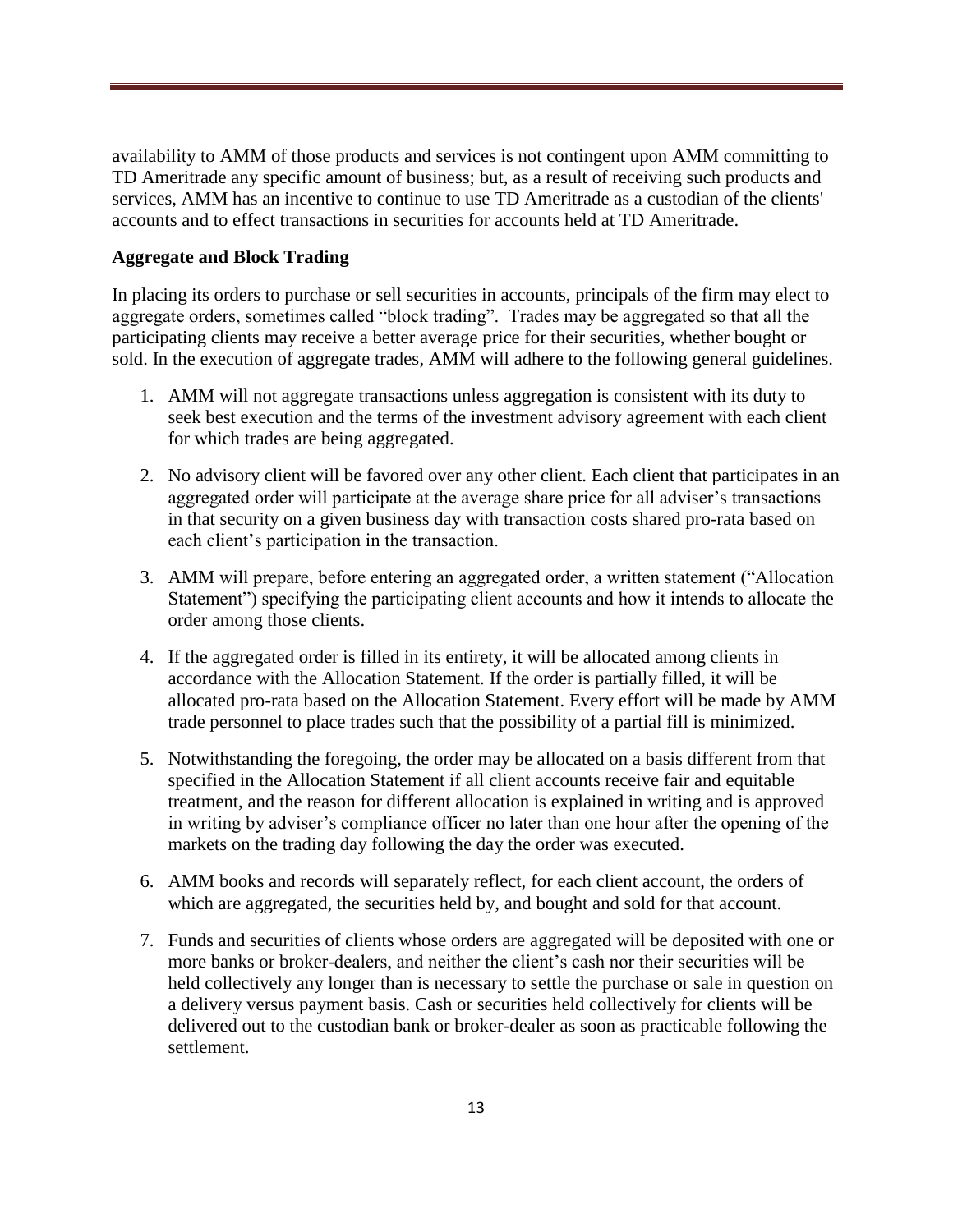- 8. AMM will receive no additional compensation of any kind as a result of the proposed aggregation.
- 9. Individual investment advice and treatment will be accorded to each advisory client.

### <span id="page-16-0"></span>**Item 13 – Review of Accounts**

REVIEWS: The securities in every client's account will be monitored on a continuous basis. Managed accounts are reviewed weekly on a deviation analysis basis. Accounts deviating from their investment strategy will be flagged for further review. Accounts flagged for review will be reviewed by a portfolio manager to determine what, if any, action should be taken in the account.

In addition to weekly deviation reviews accounts may be reviewed for a variety of reasons including, but not limited to, events relevant to underlying investments, periodic suitability reviews, client strategy reviews and reviews related to capital flows in to or out of an account.

REVIEWERS: The investment committee members review accounts on a portfolio analysis basis. Although accounts may be assigned as the primary responsibility of one of the investment committee members, typically the lead advisor on the account, the members share responsibility for reviewing all accounts and for making investment decisions.

Clients receive monthly statements of their accounts from the broker(s) having custody of their accounts. Additionally, AMM may provide periodic (quarterly, or per client request) reports to clients including, but not limited to, asset allocation reports, performance analysis reports and portfolio statements.

### <span id="page-16-1"></span>**Item 14 –** *Client* **Referrals and Other Compensation**

AMM may compensate unrelated third parties for client referrals in accordance with Rule 206 (4)-3 under the Investment Adviser's Act of 1940. The compensation paid to any such third party will typically consist of a cash payment stated as a percentage of AMM's advisory fee.

AMM and/or its officers and representatives may receive compensation for referring clients to private real estate developers who offer first trust deeds secured by real property. While AMM endeavors at all times to put the interest of clients first as part of our fiduciary duty, the possibility of receiving such compensation in connection with investments in real property or trust deeds creates a conflict of interest and may affect the judgment of these individuals when making recommendations. AMM addresses this conflict by reviewing recommendations made to clients to determine that all recommendations are consistent with the best interest of the clients.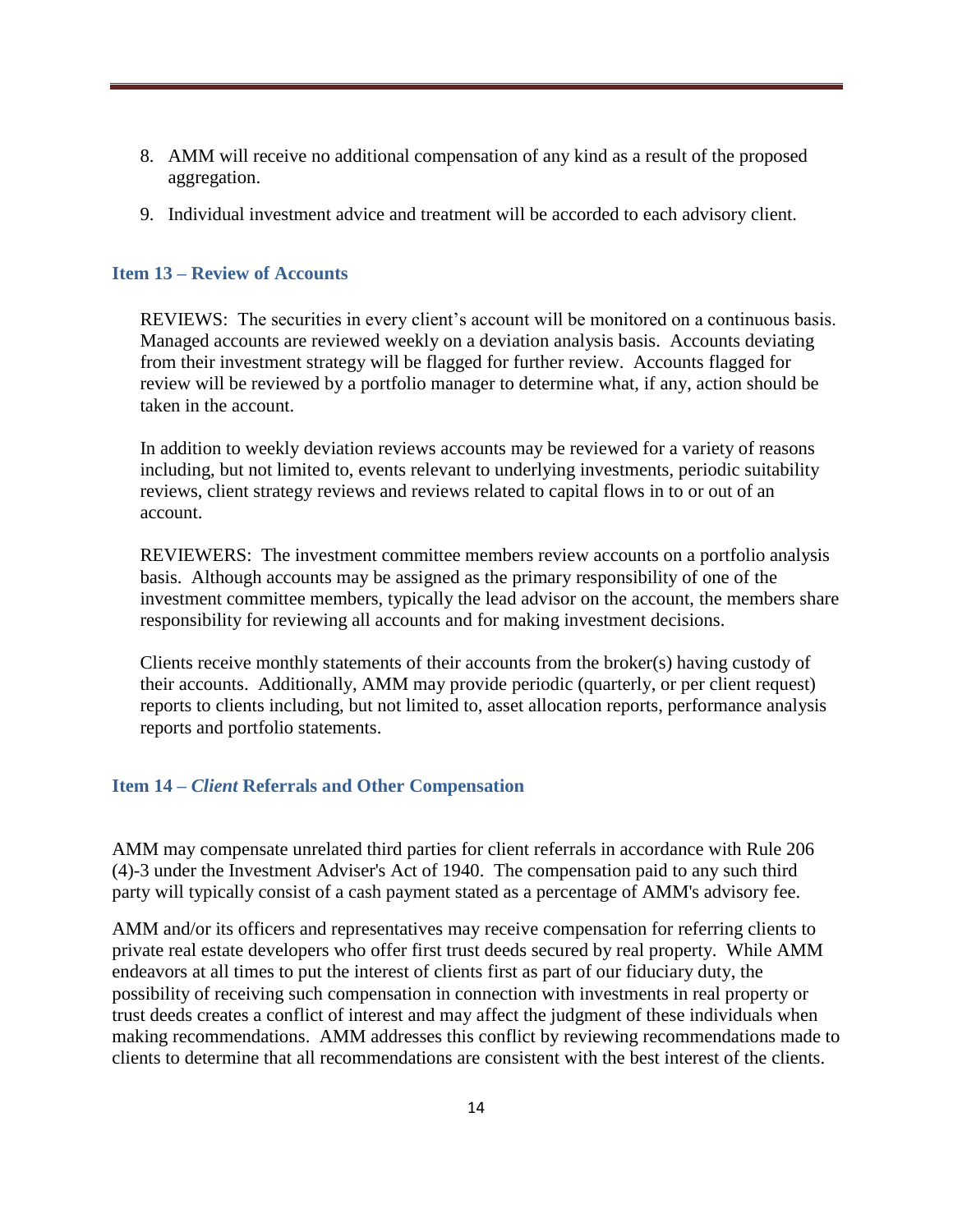Additionally, AMM furnishes each client with a written disclosure of the referral fee to be received.

In the event a client is seeking to buy or otherwise transact insurance business, AMM officers and/or representatives may refer the client to an outside insurance agent. AMM officers and/or representatives may receive a referral fee which will be disclosed to the client at the time of the referral.

### <span id="page-17-0"></span>**Item 15 – Custody**

AMM does not take *physical* custody of client accounts at any time; however, the independent custodians will directly debit client account(s) for the payment of AMM advisory fees. Additionally, authorized AMM associates may be granted permission from the client to periodically process money movement transactions, including checks, wires and electronic transfers, on their behalf. AMM is generally granted authorization to process first party (like registration) check and journal requests at the time the account at the custodian is opened. For first party wires and all third party money movement requests, the client must explicitly grant AMM the authority (either one time or via standing instructions) in writing. This ability to deduct AMM's advisory fees and periodically process money movement transactions from client accounts causes AMM to exercise *limited* custody over client funds and/or securities. *However, this ability to debit fees and process money movement transactions does not constitute physical custody of any client funds and/or securities.*

Clients will receive monthly account statements directly from their custodian. AMM urges clients to carefully review such statements and compare such official custodial records to the account statements that may be provided to clients by AMM. AMM statements may vary from custodial statements based on accounting procedures, reporting dates, or valuation methodologies of certain securities.

### <span id="page-17-1"></span>**Item 16 – Investment Discretion**

AMM usually receives discretionary authority from the client at the outset of an advisory relationship to select the identity and amount of securities to be bought or sold. In all cases, however, such discretion is to be exercised in a manner consistent with the stated investment objectives for the particular client account.

When selecting securities and determining amounts, AMM observes the investment policies, limitations and restrictions of the clients for which it advises. For registered investment companies, AMM's authority to trade securities may also be limited by certain federal securities and tax laws that require diversification of investments and favor the holding of investments once made.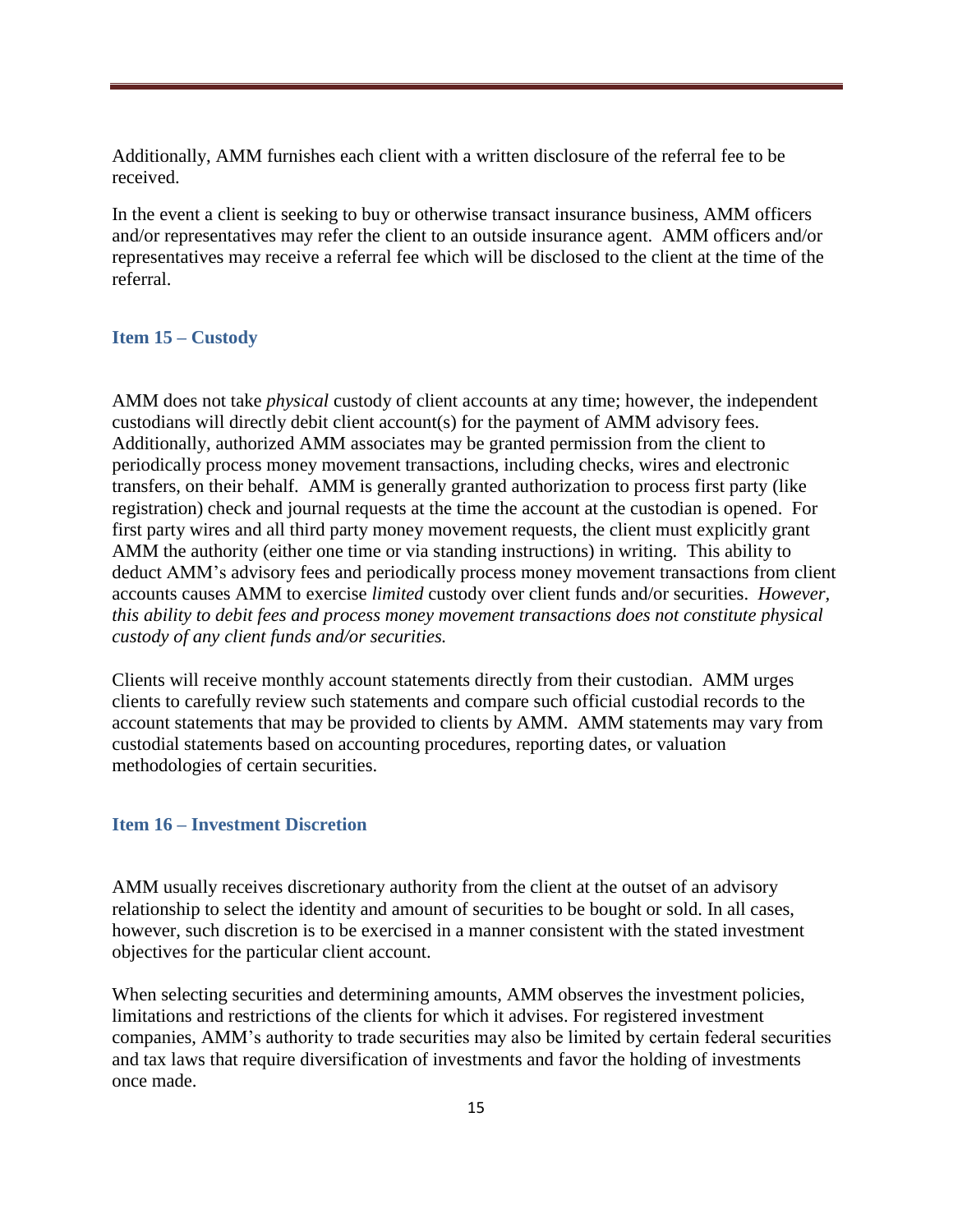Investment guidelines and restrictions must be provided to AMM in writing.

<span id="page-18-0"></span>Clients may place specific restrictions on this authority. AMM reserves the right to accept or refuse such restrictions.

### **Item 17 – Voting** *Client* **Securities**

AMM votes proxies for private client accounts. Clients may retain such duties upon request.

AMM outsources proxy voting to Riskmetrics/ISS. Clients may obtain a copy of Riskmetrics/ISS complete proxy voting policies and procedures upon request. Clients may also obtain information from AMM about how any proxies were voted on behalf of their account(s).

### <span id="page-18-1"></span>**Item 18 – Financial Information**

AMM does not require nor solicit prepayment of more than \$1,200 in fees per client, six months or more in advance and, therefore, does not need to include a balance sheet with this brochure. AMM has never been the subject of a bankruptcy petition.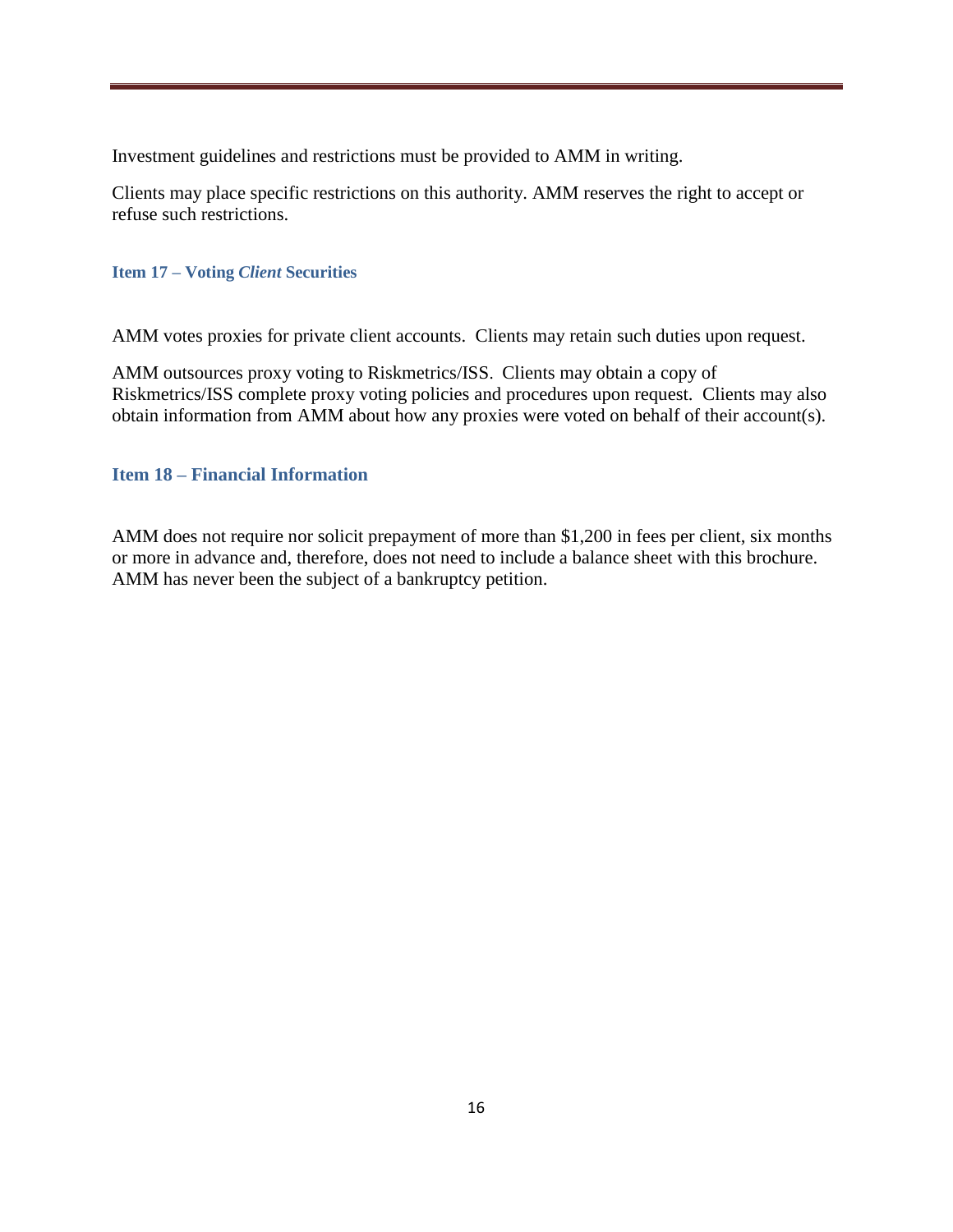# Gabriel B. Wisdom

# American Money Management, LLC

14249 Rancho Santa Fe Farms Road Rancho Santa Fe, CA 92067

### (888) 999-1395

### March 25, 2022

**This Brochure Supplement provides information about Gabriel B. Wisdom that supplements the American Money Management, LLC ("AMM") Brochure. You should have received a copy of that Brochure. Please contact AMM if you did not receive AMM's Brochure or if you have any questions about the contents of this supplement.** 

**Additional information about Gabriel B. Wisdom is available on the SEC's website at [www.adviserinfo.sec.gov.](http://www.adviserinfo.sec.gov/)**

### **Item 2- Educational Background and Business Experience**

Gabriel Wisdom, born 1950, holds degrees in speech arts (San Diego Mesa College), counseling psychology (Newport University / Janus University, 1978 and 1980), business administration (California Pacific University, 1994), quality systems management (National Graduate School of Quality Management, 2016), and is a graduate of the Harvard Business School in Boston (1998–OPM Class 26). He completed the Director Education and Certification Program at UCLA's Anderson School and is a Certified Director. He holds an Advanced Diploma in Data & Systems Analysis from the University of Oxford. He is also an FAA Certified Pilot/Flight Instructor.

Mr. Wisdom has over 30 years of experience in the securities industry, having served as an Account Executive at Shearson Lehman Brothers, Senior Vice President of Prudential-Bache Securities, and Senior Vice President of Investments with Sutro & Co. Before the establishment of AMM, he was a Managing Director of Private Asset Management, Inc., a registered investment adviser. He is the author of "Wisdom on Value Investing", and provides commentary for a CBS owned and operated radio station in Los Angeles, California. Investments are discussed during these shows. Gabe was featured in San Diego Magazine as a Five Star Wealth Manager from 2015 through 2022.\* He is an advisory board member of the Harvard Business School Alumni Club of San Diego. He also serves as an independent advisor to the San Diego County Treasurer/Tax Collector and is a Voting Member of the San Diego County Treasury Oversight Committee.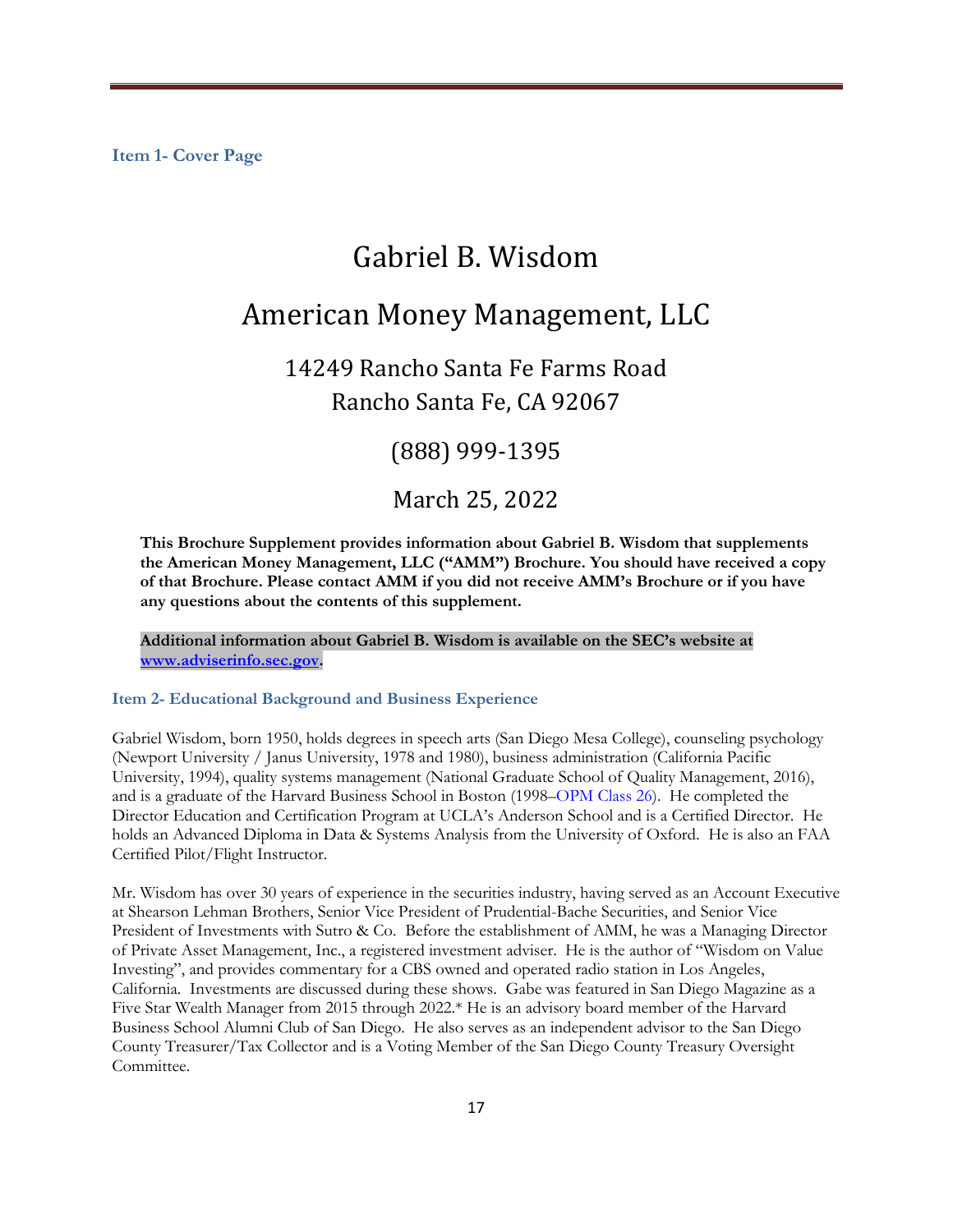### **Item 3- Disciplinary Information**

No information is applicable to this Item.

### **Item 4- Other Business Activities**

Mr. Wisdom is a shareholder & Director of Monterey Financial Services, Inc., a national finance company headquartered in Oceanside, California. The business of Monterey Financial Services is separate from, and unrelated to, American Money Management.

### **Item 5- Additional Compensation**

No information is applicable to this Item

### **Item 6 - Supervision**

American Money Management's oversight is handled by Gabriel Wisdom (Managing Director), and Michael Moore (Chief Investment Officer, Chief Compliance Officer). Mr. Moore supervises Mr. Wisdom. Together the officers provide supervision of the investment process and portfolio management of American Money Management, LLC. They may be contacted by calling (858) 755-0909.

\* Five Star Wealth Managers scored highest in overall satisfaction based on feedback from clients, peers and industry experts. Five Star Wealth Managers met 10 objective eligibility and evaluation criteria associated with wealth managers who provide quality services to their clients. For specific research methodologies, go to www.fivestarprofessional.com.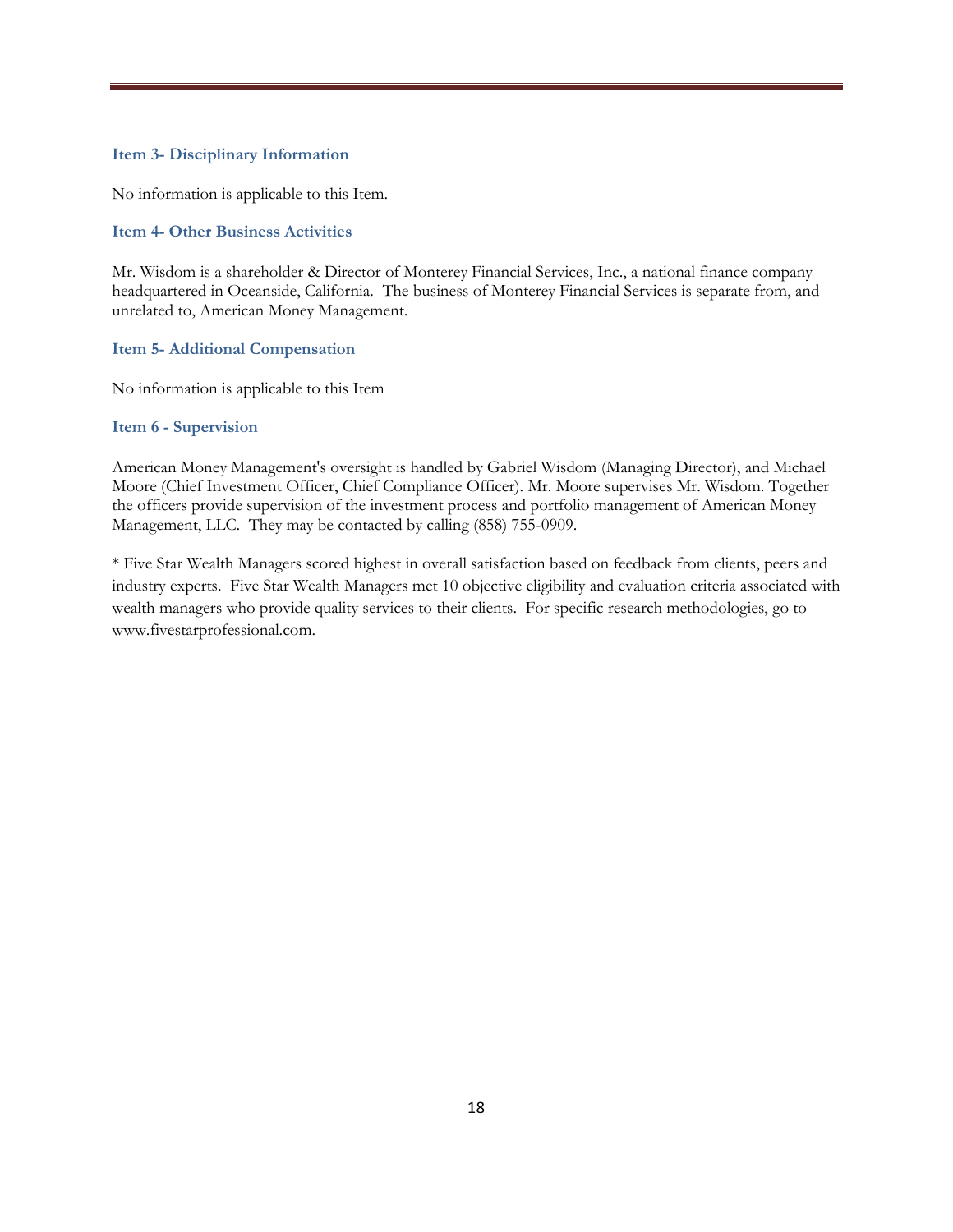# Michael J. Moore

# American Money Management, LLC

# 14249 Rancho Santa Fe Farms Road Rancho Santa Fe, CA 92067

### (888) 999-1395

### March 25, 2022

**This Brochure Supplement provides information about Michael J. Moore that supplements the American Money Management, LLC ("AMM") Brochure. You should have received a copy of that Brochure. Please contact AMM if you did not receive AMM's Brochure or if you have any questions about the contents of this supplement.** 

**Additional information about Michael J. Moore is available on the SEC's website at [www.adviserinfo.sec.gov.](http://www.adviserinfo.sec.gov/)**

### **Item 2- Educational Background and Business Experience**

Michael J. Moore, *Chief Investment Officer*, born 1976, holds a BS in Finance from Boston College. Mike chairs the Investment Committee; overseeing asset allocation, investment strategy and trading decisions for client portfolios. He designed the firm's core investment strategies and provides research and analysis to support the investment process. He is a member of the Chartered Financial Analysts Institute and the CFA Society of San Diego. Mike has been featured in San Diego Magazine as a Five Star Wealth Manager from 2010 through 2022.\*

### **Item 3- Disciplinary Information**

No information is applicable to this Item.

**Item 4- Other Business Activities** 

No information is applicable to this Item

### **Item 5- Additional Compensation**

No information is applicable to this Item

**Item 6 - Supervision**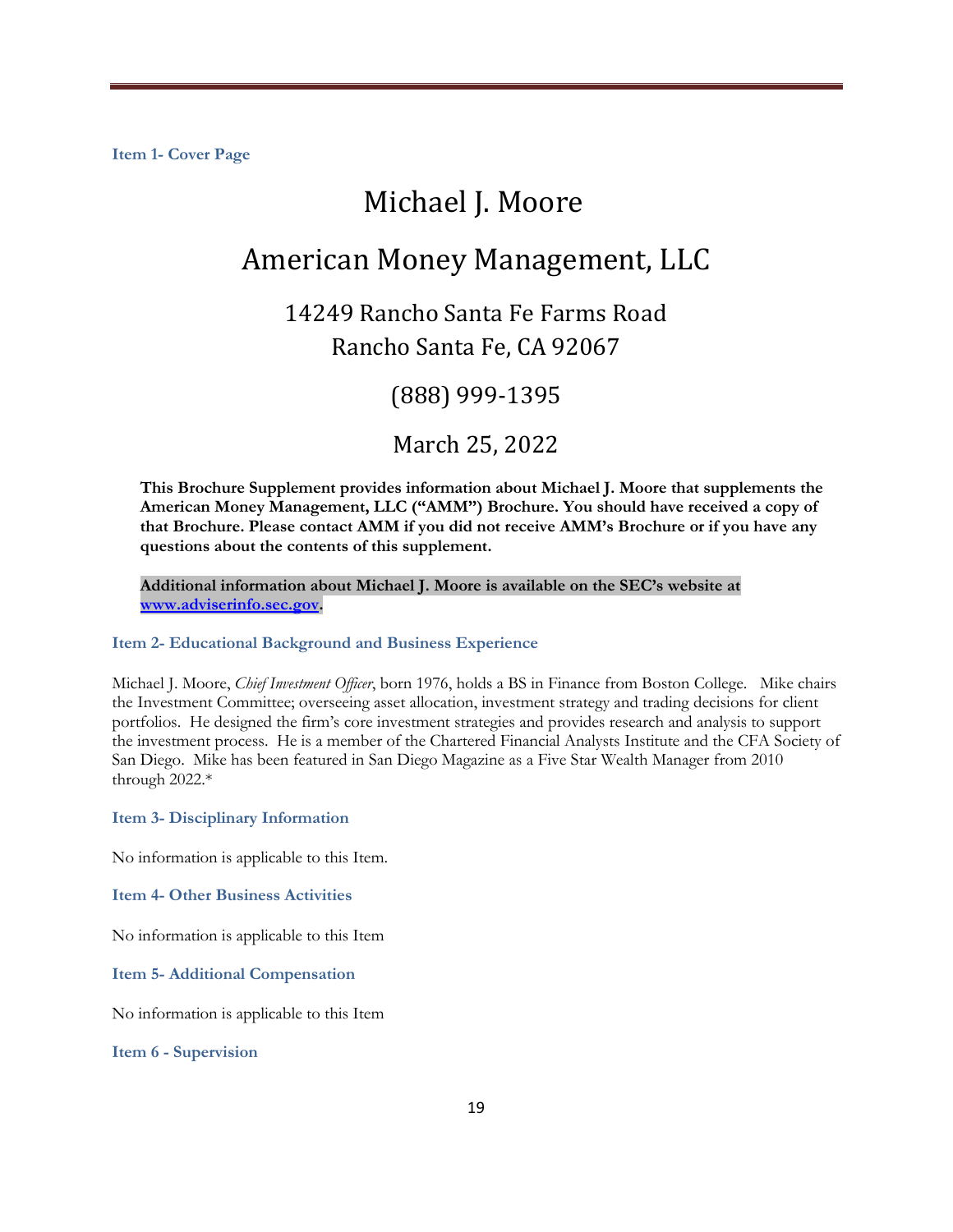American Money Management's oversight is handled by Gabriel Wisdom (Managing Director), and Michael Moore (Chief Investment Officer, Chief Compliance Officer). Mr. Wisdom supervises Mr. Moore. Together the officers provide supervision of the investment process and portfolio management of American Money Management, LLC. They may be contacted by calling (858) 755-0909.

\* Five Star Wealth Managers scored highest in overall satisfaction based on feedback from clients, peers and industry experts. Five Star Wealth Managers met 10 objective eligibility and evaluation criteria associated with wealth managers who provide quality services to their clients. For specific research methodologies, go to www.fivestarprofessional.com.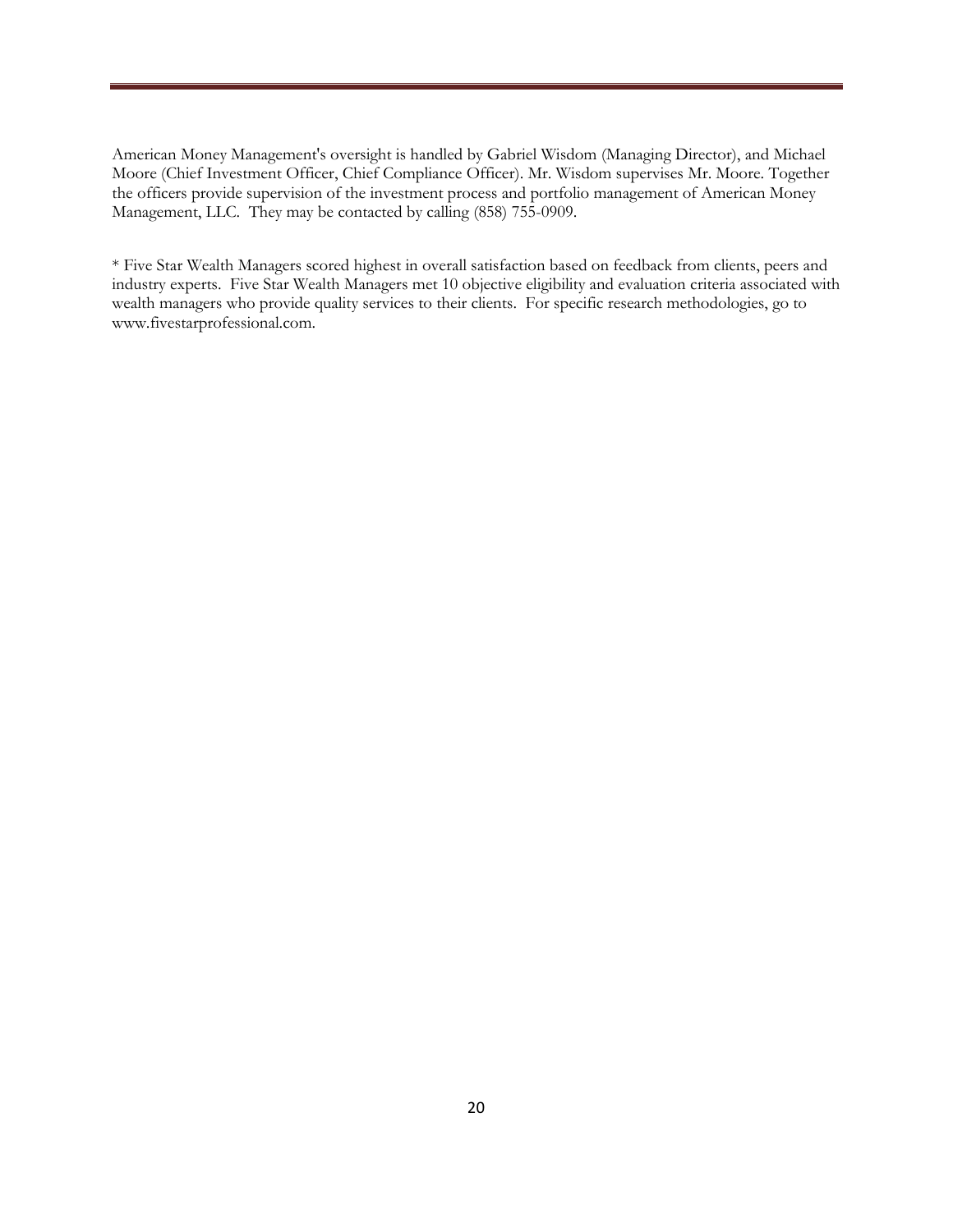# Glenn J. Busch, CFA

# American Money Management, LLC

# 14249 Rancho Santa Fe Farms Road Rancho Santa Fe, CA 92067

### (888) 999-1395

### March 25, 2022

**This Brochure Supplement provides information about Glenn J. Busch that supplements the American Money Management, LLC ("AMM") Brochure. You should have received a copy of that Brochure. Please contact AMM if you did not receive AMM's Brochure or if you have any questions about the contents of this supplement.** 

**Additional information about Glenn J. Busch is available on the SEC's website at [www.adviserinfo.sec.gov.](http://www.adviserinfo.sec.gov/)**

### **Item 2- Educational Background and Business Experience**

Glenn J. Busch, born 1979, holds a BS in Animal Physiology and Neuroscience and a Masters in Educational Sciences at the University of California, San Diego. Mr. Busch joined American Money Management, LLC in 2007 and is a portfolio manager for the firm's individual and retirement accounts. He serves on the firm's investment committee, and plays a key role in the research and selection of securities for the firm's various portfolio strategies. He is a CFA charter holder and a member of the Chartered Financial Analyst Society of San Diego.

### **Item 3- Disciplinary Information**

No information is applicable to this Item.

**Item 4- Other Business Activities** 

No information is applicable to this Item

**Item 5- Additional Compensation** 

No information is applicable to this Item

**Item 6 - Supervision**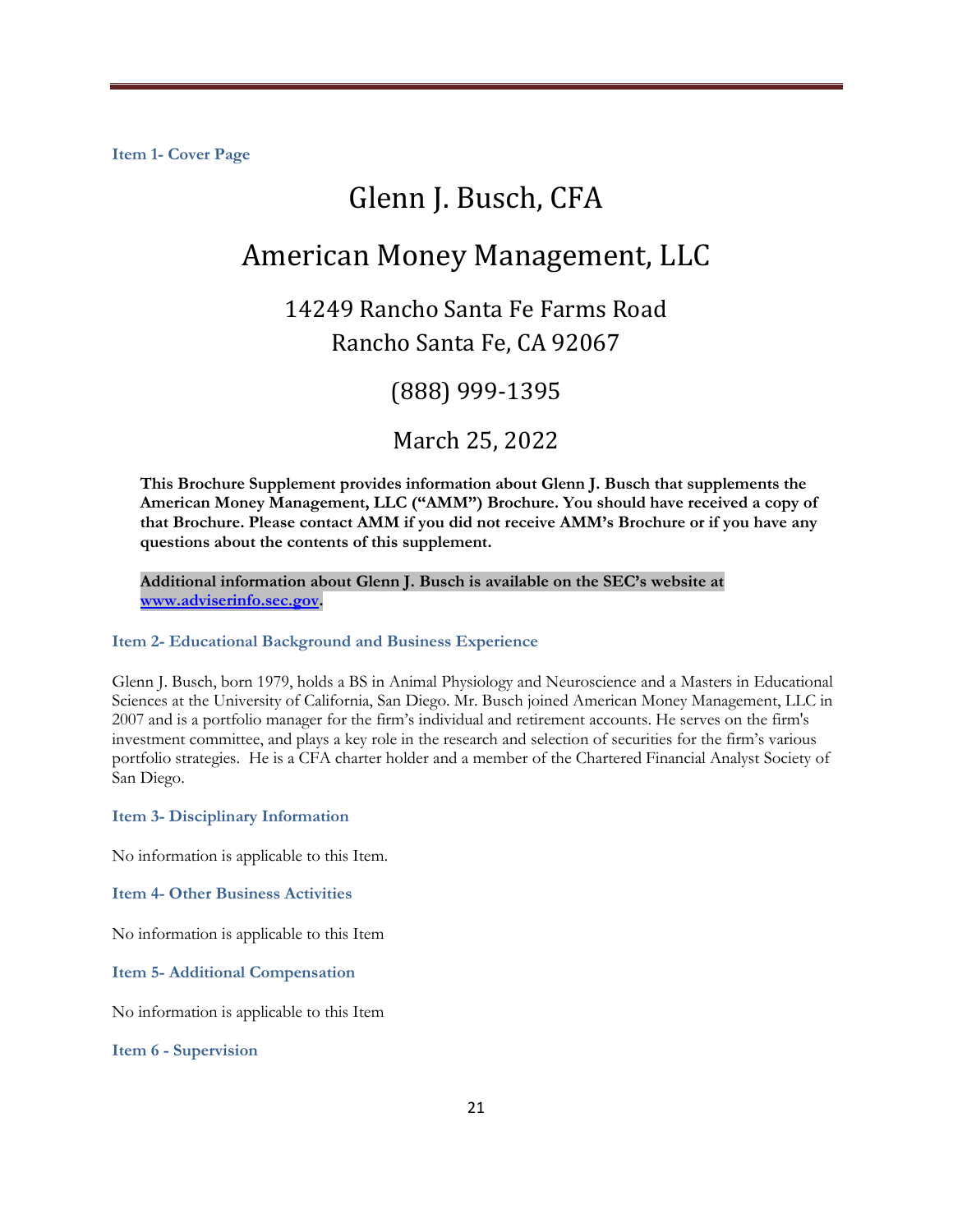American Money Management's oversight is handled by Gabriel Wisdom (Managing Director), and Michael Moore (Chief Investment Officer, Chief Compliance Officer). They supervise Mr. Busch. The two officers provide supervision of the investment process and portfolio management of American Money Management, LLC. They may be contacted by calling  $(858)$  755-0909.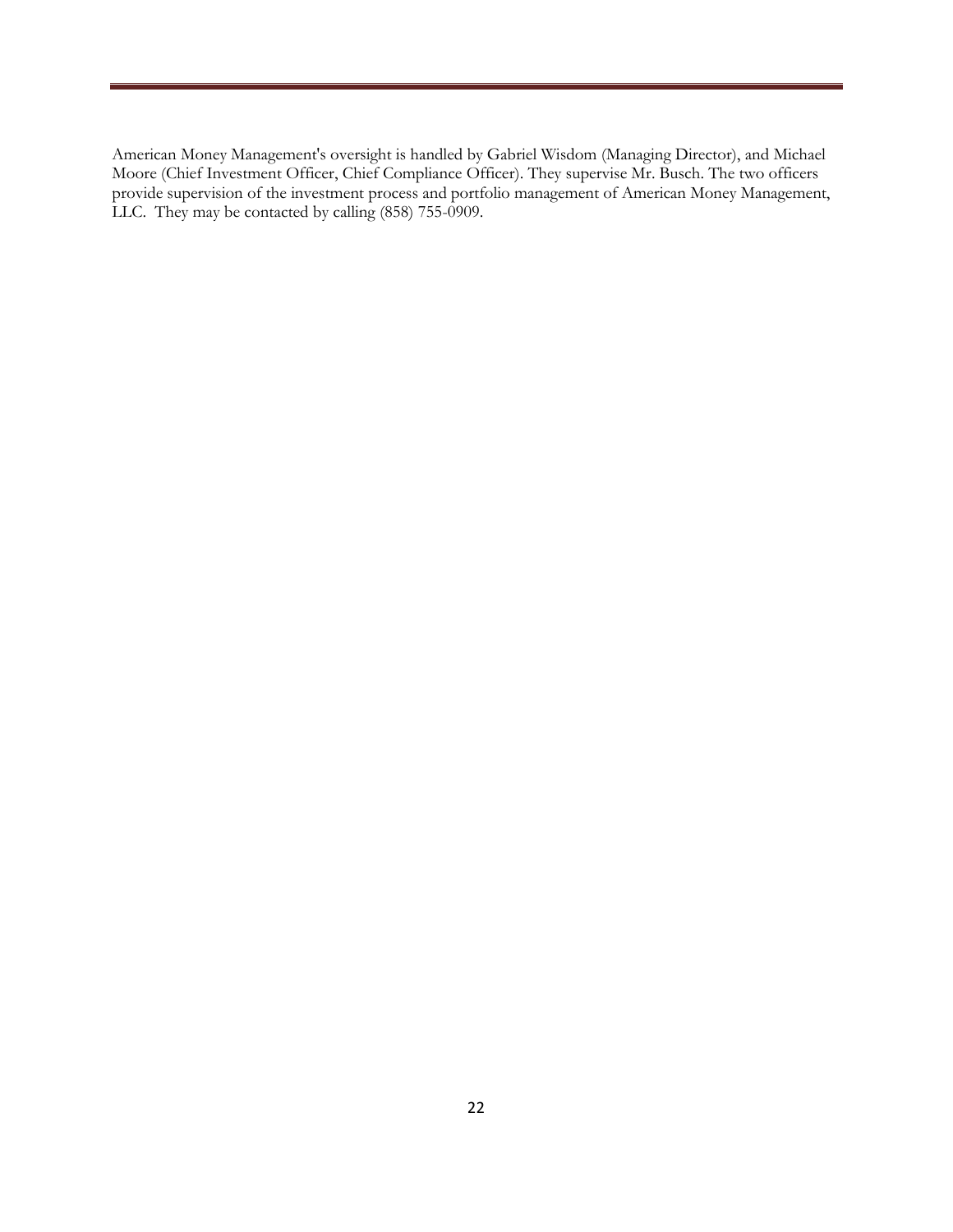# Rana Davidson, CPA American Money Management, LLC

# 14249 Rancho Santa Fe Farms Road

Rancho Santa Fe, CA 92067

## (858) 755-0909

March 25, 2022

**This Brochure Supplement provides information about Rana Davidson that supplements the American Money Management, LLC ("AMM") Brochure. You should have received a copy of that Brochure. Please contact AMM if you did not receive AMM's Brochure or if you have any questions about the contents of this supplement.** 

**Additional information about Rana Davidson is available on the SEC's website at [www.adviserinfo.sec.gov.](http://www.adviserinfo.sec.gov/)**

### **Item 2- Educational Background and Business Experience**

Rana Davidson, born 1994, earned her Bachelor's degree in accounting from the University of San Diego's Business School. She began her career in Public Accounting as an auditor with KPMG, LLP before working as a Senior Analyst of Technical Accounting with Cubic Corporation. She maintains an active Certified Public Accountant (CPA) license and has successfully passed the CERTIFIED FINANCIAL PLANNER Exam.

**Item 3- Disciplinary Information** 

No information is applicable to this Item.

**Item 4- Other Business Activities** 

No information is applicable to this Item

**Item 5- Additional Compensation** 

No information is applicable to this Item

**Item 6 - Supervision** 

American Money Management's oversight is handled by Gabriel Wisdom (Managing Director), and Michael Moore (Chief Investment Officer, Chief Compliance Officer). They supervise Ms. Davidson. The two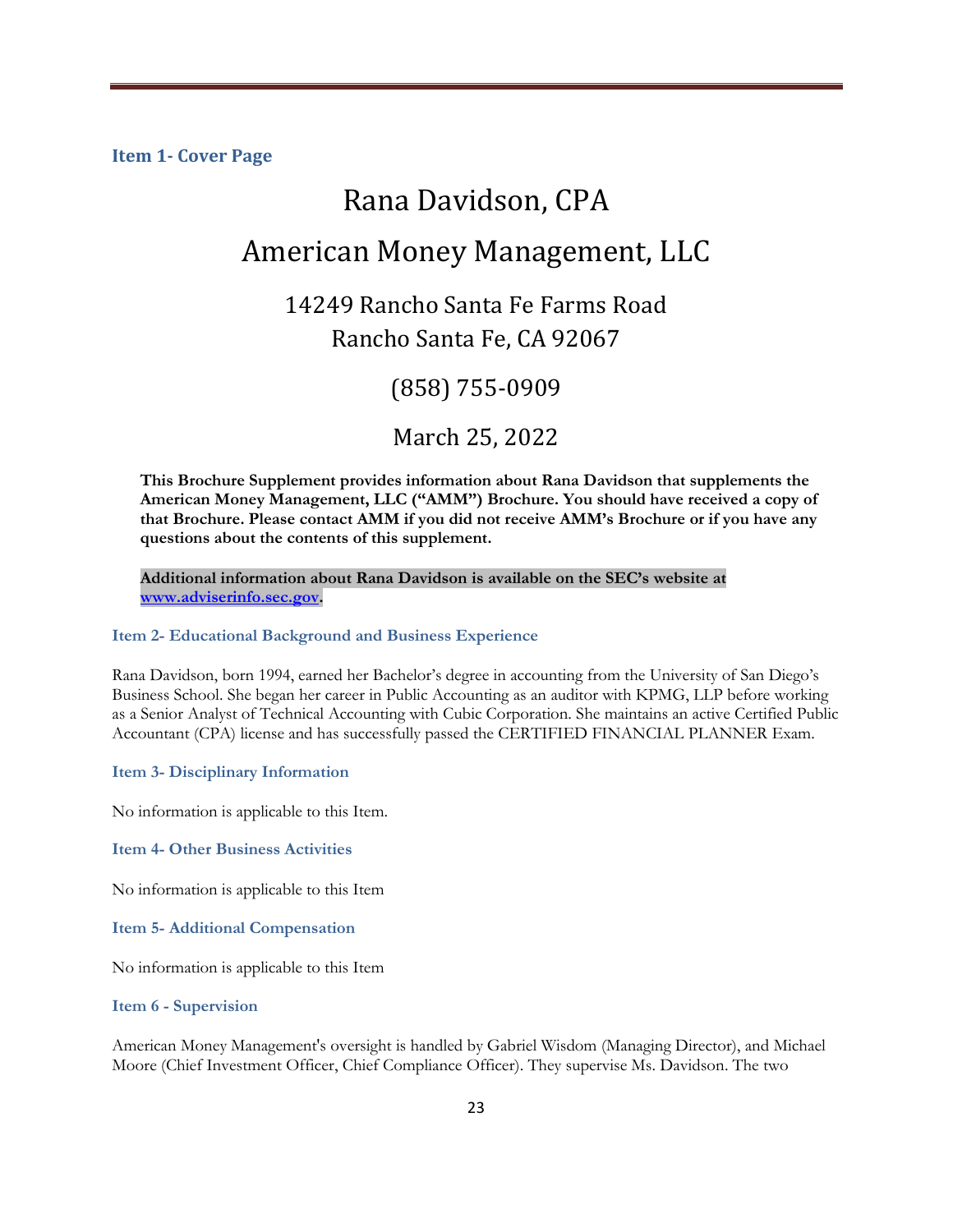officers provide supervision of the investment process and portfolio management of American Money Management, LLC. They may be contacted by calling (858) 755-0909.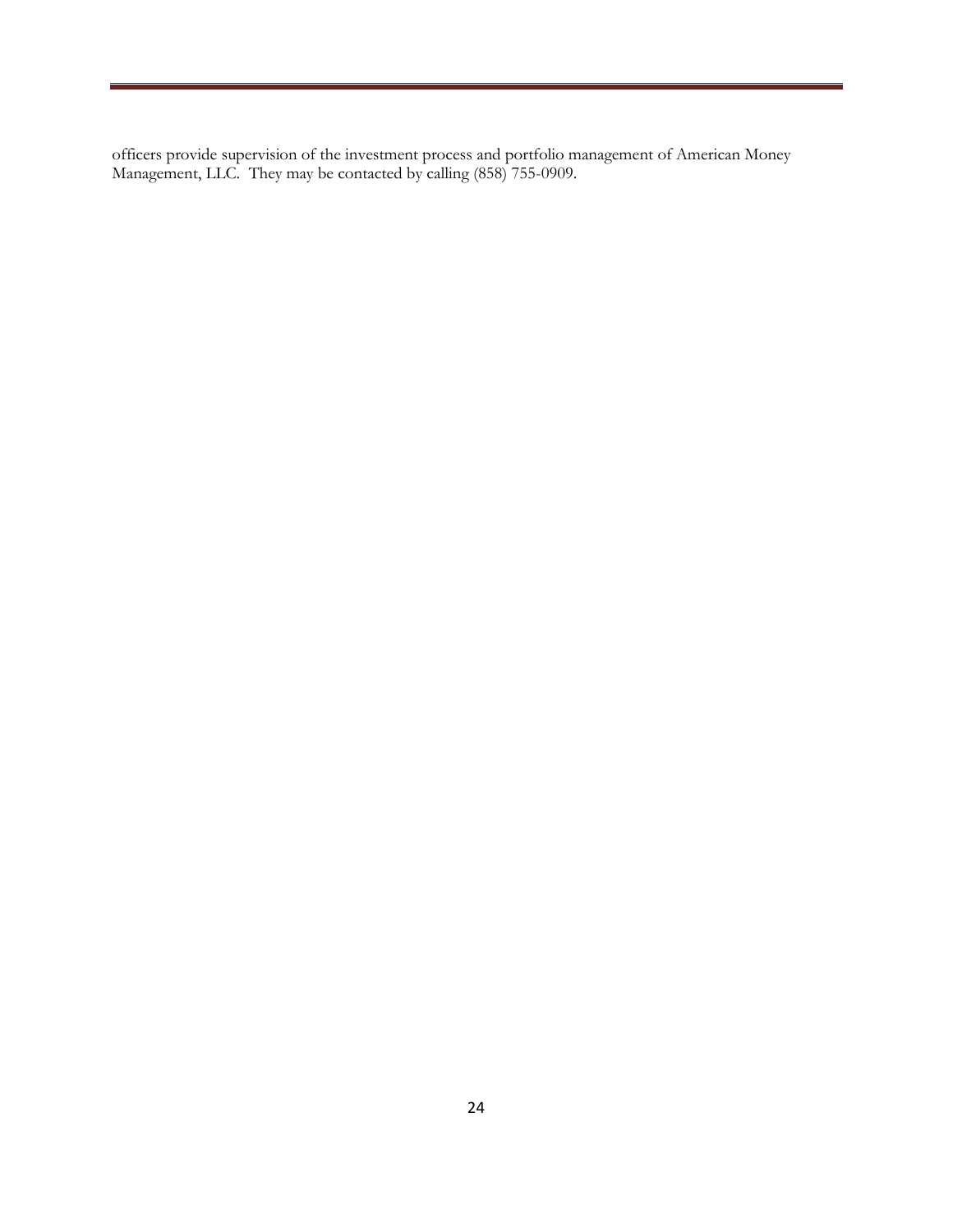# Marnie Baird, CFP

# American Money Management, LLC

### 14249 Rancho Santa Fe Farms Road Rancho Santa Fe, CA 92067 (888) 999-1395

March 25, 2022

**This Brochure Supplement provides information about Marnie Baird that supplements the American Money Management, LLC ("AMM") Brochure. You should have received a copy of that Brochure. Please contact AMM if you did not receive AMM's Brochure or if you have any questions about the contents of this supplement.** 

**Additional information about Marnie Baird is available on the SEC's website at [www.adviserinfo.sec.gov.](http://www.adviserinfo.sec.gov/)**

#### **Item 2- Educational Background and Business Experience**

Marnie Baird, CFP®, born in 1985, holds a Bachelor's degree in mathematics from UC Santa Cruz. After completing her financial planning education at San Diego State University, Marnie earned the CERTIFIED FINANCIAL PLANNER™ (CFP®) certification\* in 2017. Prior to joining American Money Management in 2021, Marnie worked at Wealth Quest Partners, Inc. since 2014. Marnie, currently a Financial Advisor, previously worked at Wealth Quest Partners, Inc. and Harrison – De Charon, LLC as the Client Services Administrator. In 2014, Harrison – de Charon, LLC rebranded and incorporated into Wealth Quest Partners, Inc.

**Item 3- Disciplinary Information** 

No information is applicable to this Item.

**Item 4- Other Business Activities** 

No information is applicable to this Item.

**Item 5- Additional Compensation** 

No information is applicable to this Item.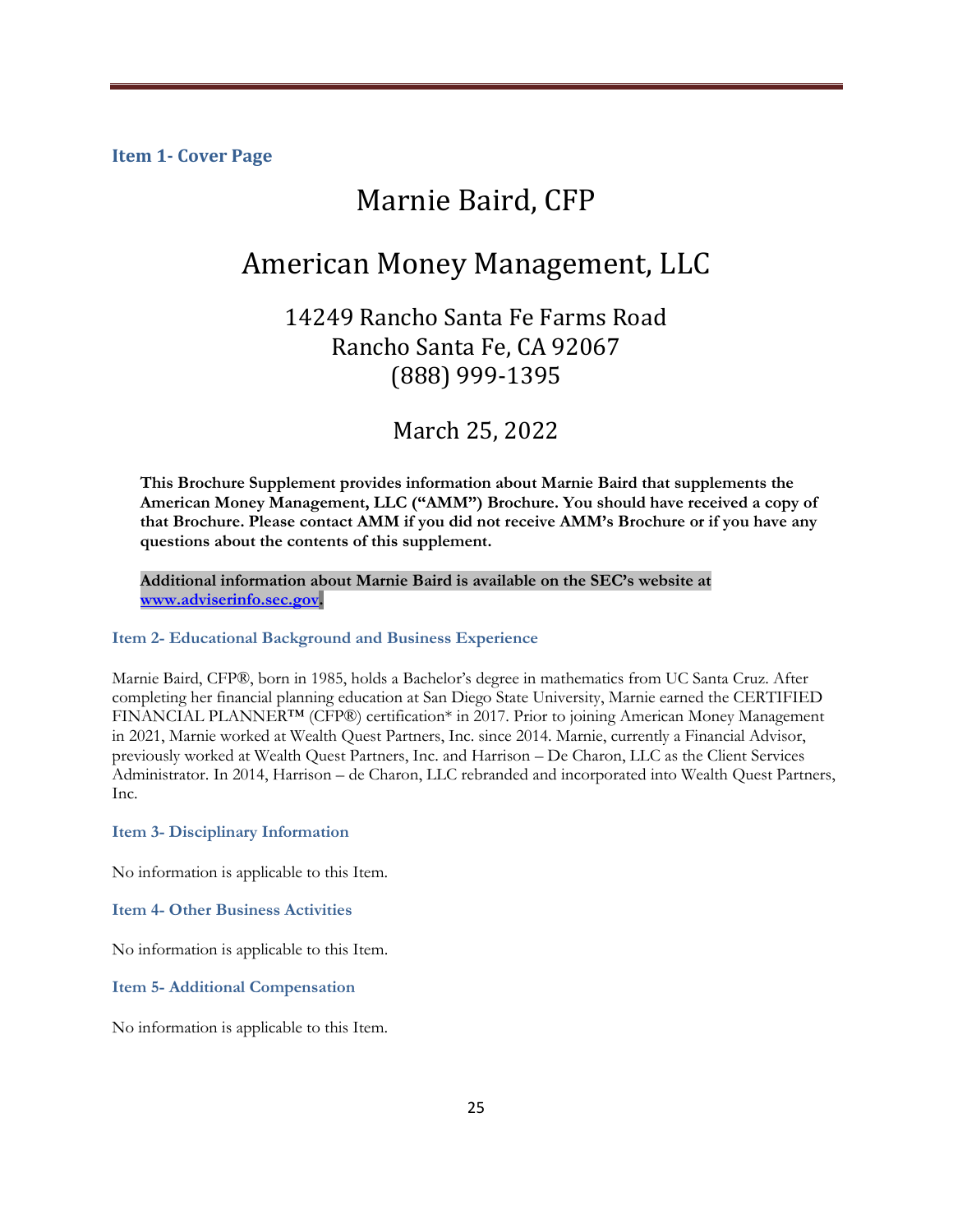#### **Item 6 - Supervision**

American Money Management's oversight is handled by Gabriel Wisdom (Managing Director) and Michael Moore (Managing Director, Chief Investment Officer & Chief Compliance Officer). They supervise Ms. Baird. The two officers provide supervision of the investment process and portfolio management of American Money Management, LLC. They may be contacted by calling (858) 755-0909.

### **Disclosures:**

No information is applicable to this Item.

\* To earn the CERTIFIED FINANCIAL PLANNER ™ (CFP®) certification, the candidate must meet education, examination, experience, and ethics requirements, and pay an ongoing certification fee. A bachelor's degree (or higher), or its equivalent in any discipline, from an accredited college or university is required. Students are required to complete course training in nine core financial topic areas, sit for the CFP Board Certification Examination, acquire three years full-time or equivalent (2,000 per year) part-time work experience in the financial planning field and undergo an extensive background check – including an ethics, character, and criminal check. To maintain the CFP® certification, certificate holders must complete a minimum number of hours of continuing education coursework.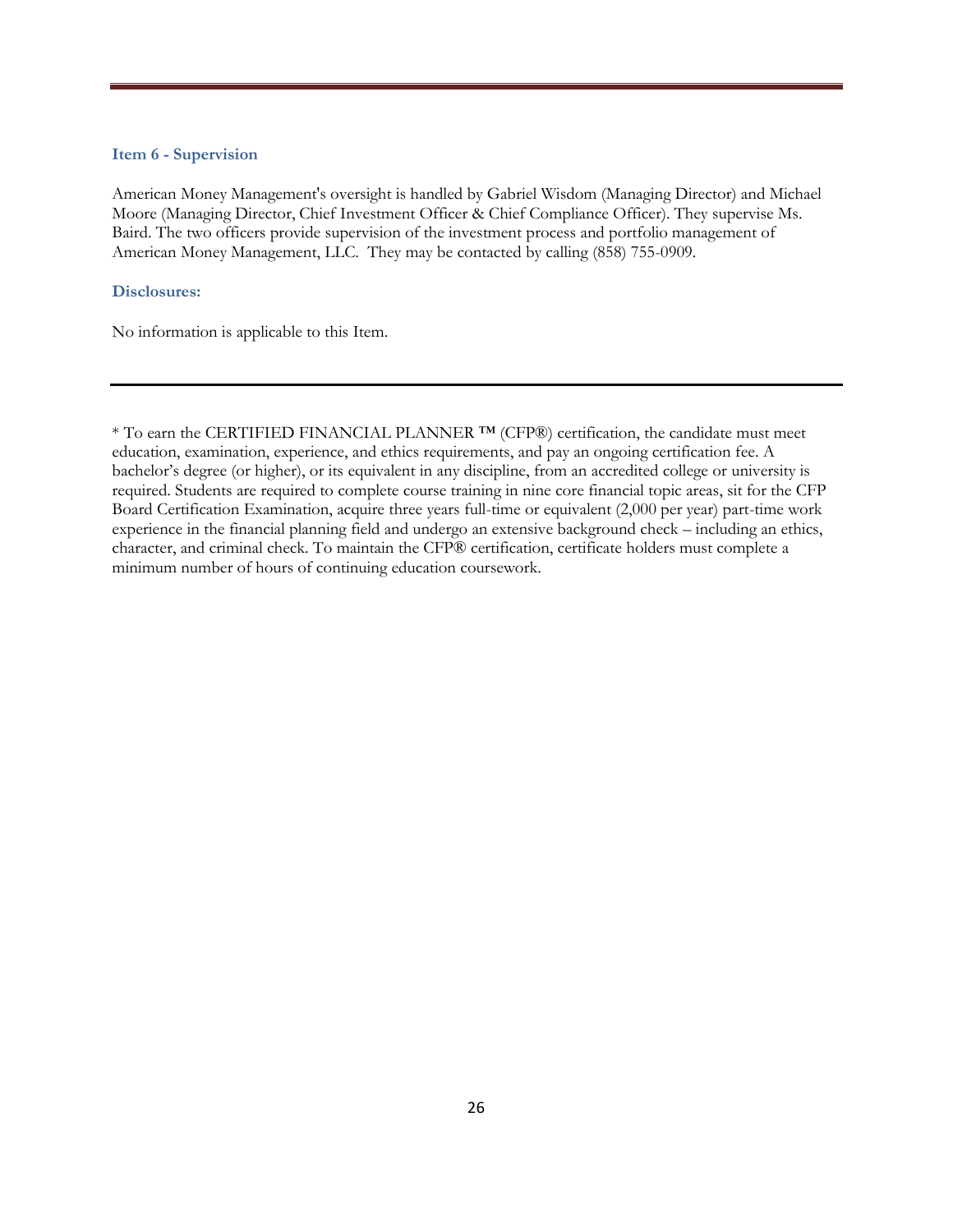# René de Charon, CFP

# American Money Management, LLC

# 14249 Rancho Santa Fe Farms Road Rancho Santa Fe, CA 92067 (888) 999-1395

### March 25, 2022

**This Brochure Supplement provides information about René de Charon that supplements the American Money Management, LLC ("AMM") Brochure. You should have received a copy of that Brochure. Please contact AMM if you did not receive AMM's Brochure or if you have any questions about the contents of this supplement.** 

**Additional information about René de Charon is available on the SEC's website at [www.adviserinfo.sec.gov.](http://www.adviserinfo.sec.gov/)**

#### **Item 2- Educational Background and Business Experience**

René de Charon, CFP®, born in 1954, holds a Bachelor's degree in Business Administration with distinction in Financial Services from San Diego State University. René earned the CERTIFIED FINANCIAL PLANNER<sup>™</sup> (CFP®) certification<sup>\*</sup> in 1999. Prior to joining American Money Management in 2021, René worked as a Financial Advisor and owner at Harrison – de Charon from 1999 to 2014. In 2014, Harrison – de Charon rebranded and incorporated into Wealth Quest Partners, Inc. where René also worked as a Financial Advisor and owner from 2014 to 2021.

#### **Item 3- Disciplinary Information**

No information is applicable to this Item.

#### **Item 4- Other Business Activities**

René is a managing member of RJ Financial Partners, LLC (RJFP). RJFP is a pass-through entity established to receive and distribute income earned from AMM, and to pay associated taxes and expenses. RJFP does not conduct any business or participate in other business activities of any kind.

#### **Item 5- Additional Compensation**

No information is applicable to this Item.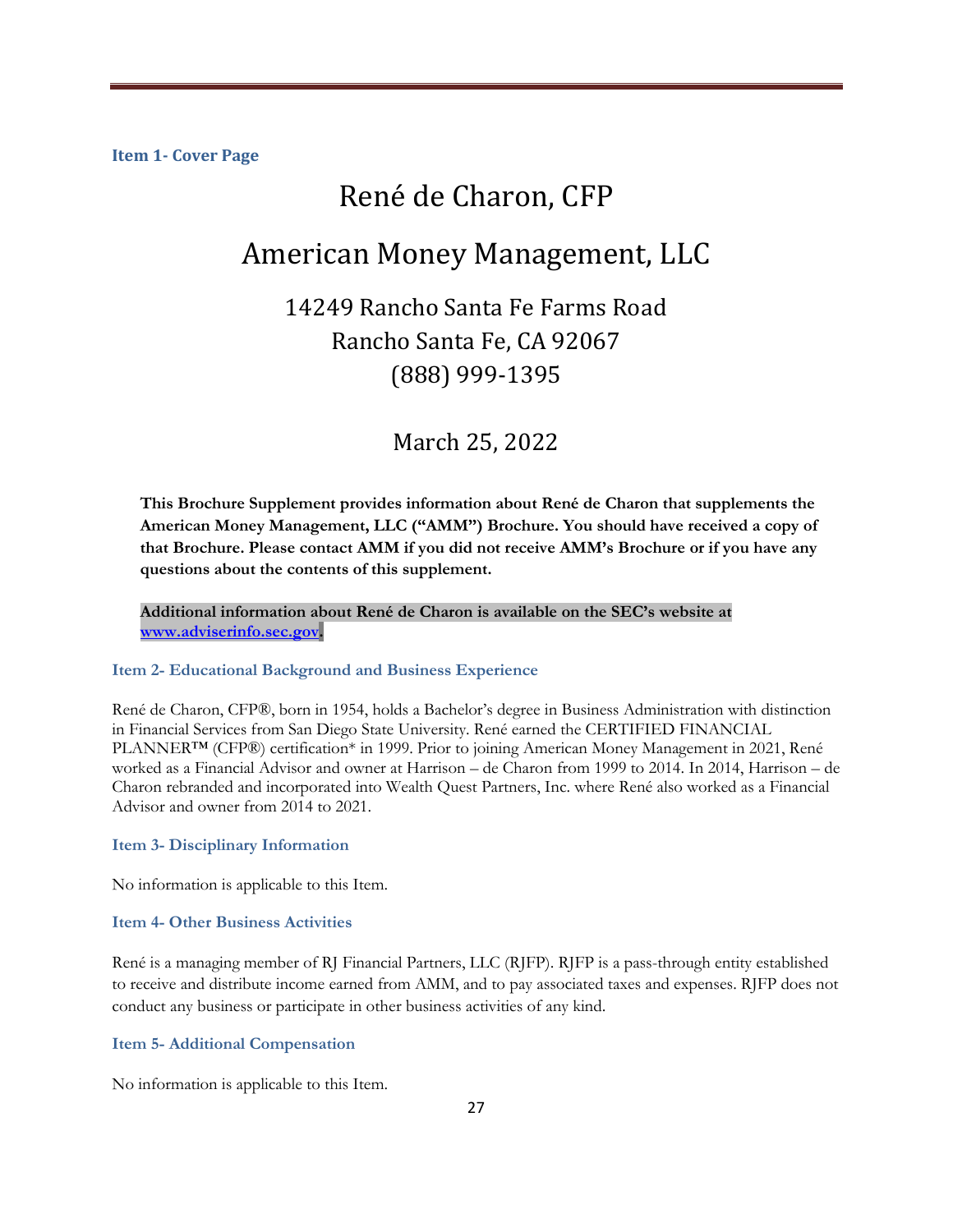#### **Item 6 - Supervision**

American Money Management's oversight is handled by Gabriel Wisdom (Managing Director) and Michael Moore (Managing Director, Chief Investment Officer & Chief Compliance Officer). They supervise Mr. de Charon. The two officers provide supervision of the investment process and portfolio management of American Money Management, LLC. They may be contacted by calling (858) 755-0909.

#### **Disclosures:**

No information is applicable to this Item.

\* To earn the CERTIFIED FINANCIAL PLANNER ™ (CFP®) certification, the candidate must meet education, examination, experience, and ethics requirements, and pay an ongoing certification fee. A bachelor's degree (or higher), or its equivalent in any discipline, from an accredited college or university is required. Students are required to complete course training in nine core financial topic areas, sit for the CFP Board Certification Examination, acquire three years full-time or equivalent (2,000 per year) part-time work experience in the financial planning field and undergo an extensive background check – including an ethics, character, and criminal check. To maintain the CFP® certification, certificate holders must complete a minimum number of hours of continuing education coursework.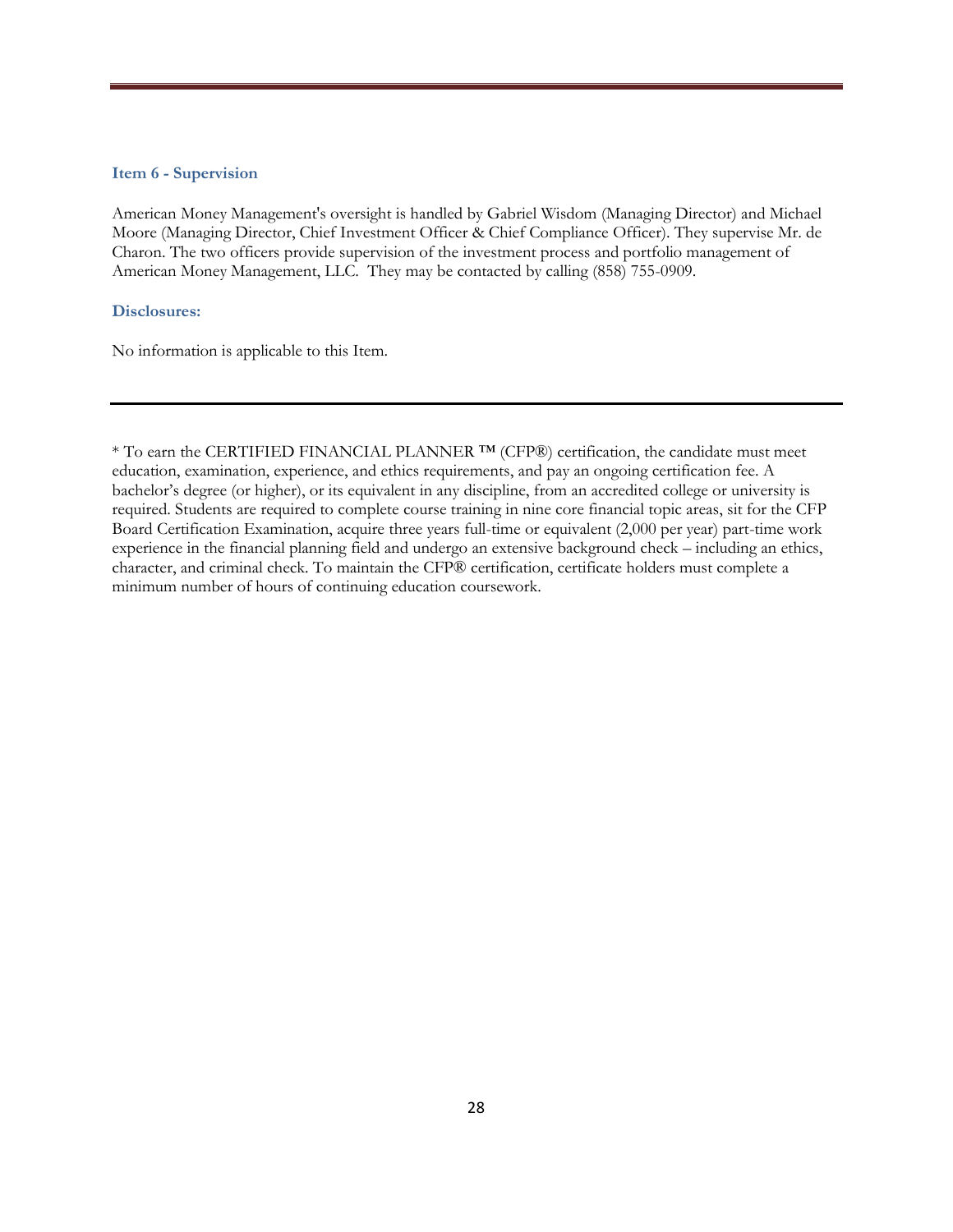# Jeanni Harrison, CFP

# American Money Management, LLC

### 14249 Rancho Santa Fe Farms Road Rancho Santa Fe, CA 92067 (888) 999-1395

March 25, 2022

**This Brochure Supplement provides information about Jeanni Harrison that supplements the American Money Management, LLC ("AMM") Brochure. You should have received a copy of that Brochure. Please contact AMM if you did not receive AMM's Brochure or if you have any questions about the contents of this supplement.** 

**Additional information about Jeanni Harrison is available on the SEC's website at [www.adviserinfo.sec.gov.](http://www.adviserinfo.sec.gov/)**

### **Item 2- Educational Background and Business Experience**

Jeanni Harrison, CFP®, born in 1948, holds a Bachelor of Science degree in Business Administration with distinction in Financial Services from San Diego State University. Jeanni earned the CERTIFIED FINANCIAL PLANNER™ (CFP®) certification\* in 1999. Prior to joining American Money Management in 2021, Jeanni worked as a Financial Advisor and owner at Harrison – de Charon from 1999 to 2014. In 2014, Harrison – de Charon rebranded and incorporated into Wealth Quest Partners, Inc. where Jeanni also worked as a Financial Advisor and owner from 2014 to 2021.

Jeanni is a past president of the San Diego Chapter of the Financial Planning Association (FPA) and was a member of the Board of Directors for seven years.

### **Item 3- Disciplinary Information**

No information is applicable to this Item.

#### **Item 4- Other Business Activities**

Jeanni is a managing member of RF Financial Partners, LLC (RJFP). RJFP is a pass-through entity established to receive and distribute income earned from AMM, and to pay associated taxes and expenses. RJFP does not conduct any business or participate in other business activities of any kind.

**Item 5- Additional Compensation**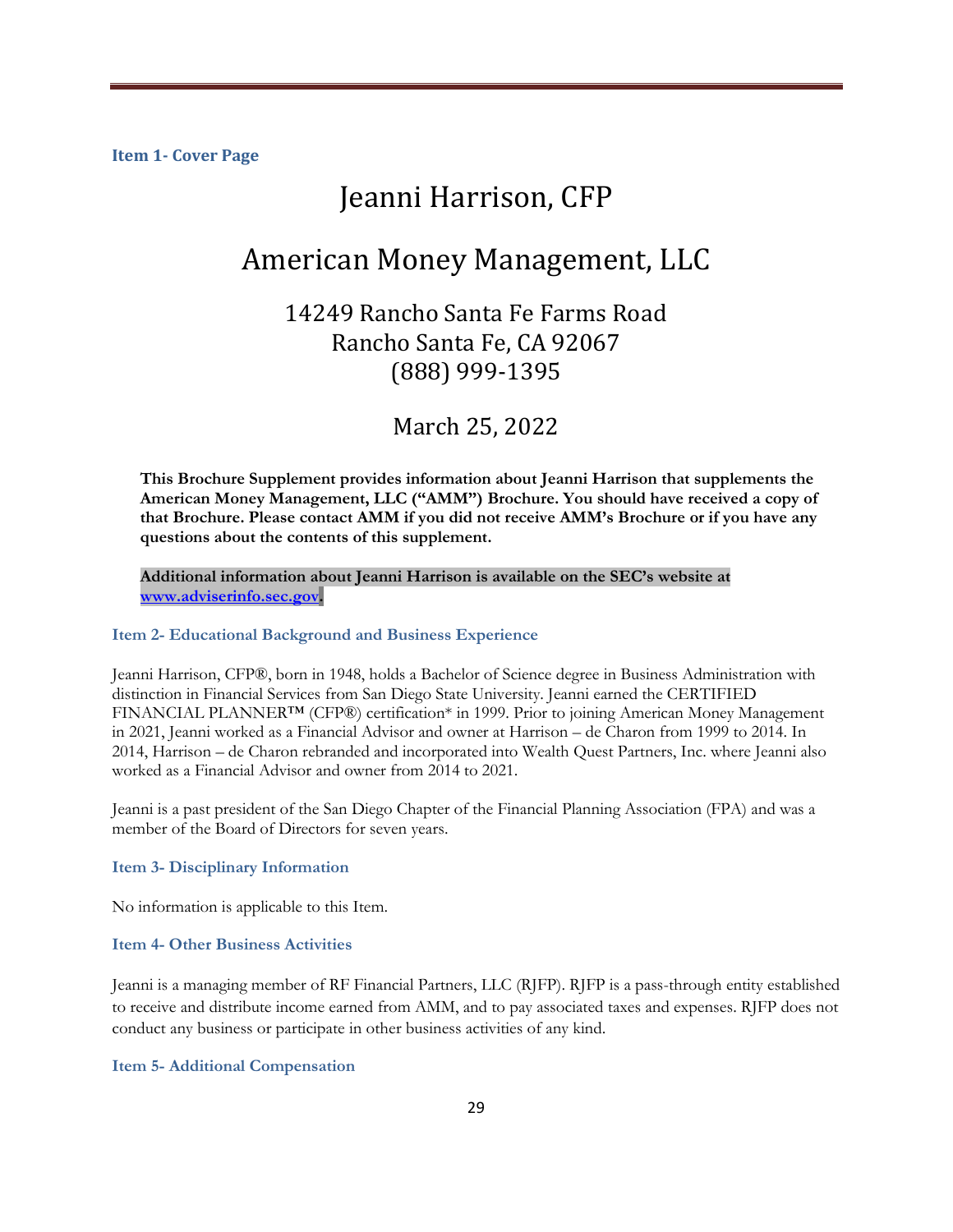No information is applicable to this Item.

#### **Item 6 - Supervision**

American Money Management's oversight is handled by Gabriel Wisdom (Managing Director) and Michael Moore (Managing Director, Chief Investment Officer & Chief Compliance Officer). They supervise Mrs. Harrison. The two officers provide supervision of the investment process and portfolio management of American Money Management, LLC. They may be contacted by calling (858) 755-0909.

#### **Disclosures:**

No information is applicable to this Item.

\* To earn the CERTIFIED FINANCIAL PLANNER ™ (CFP®) certification, the candidate must meet education, examination, experience, and ethics requirements, and pay an ongoing certification fee. A bachelor's degree (or higher), or its equivalent in any discipline, from an accredited college or university is required. Students are required to complete course training in nine core financial topic areas, sit for the CFP Board Certification Examination, acquire three years full-time or equivalent (2,000 per year) part-time work experience in the financial planning field and undergo an extensive background check – including an ethics, character, and criminal check. To maintain the CFP® certification, certificate holders must complete a minimum number of hours of continuing education coursework.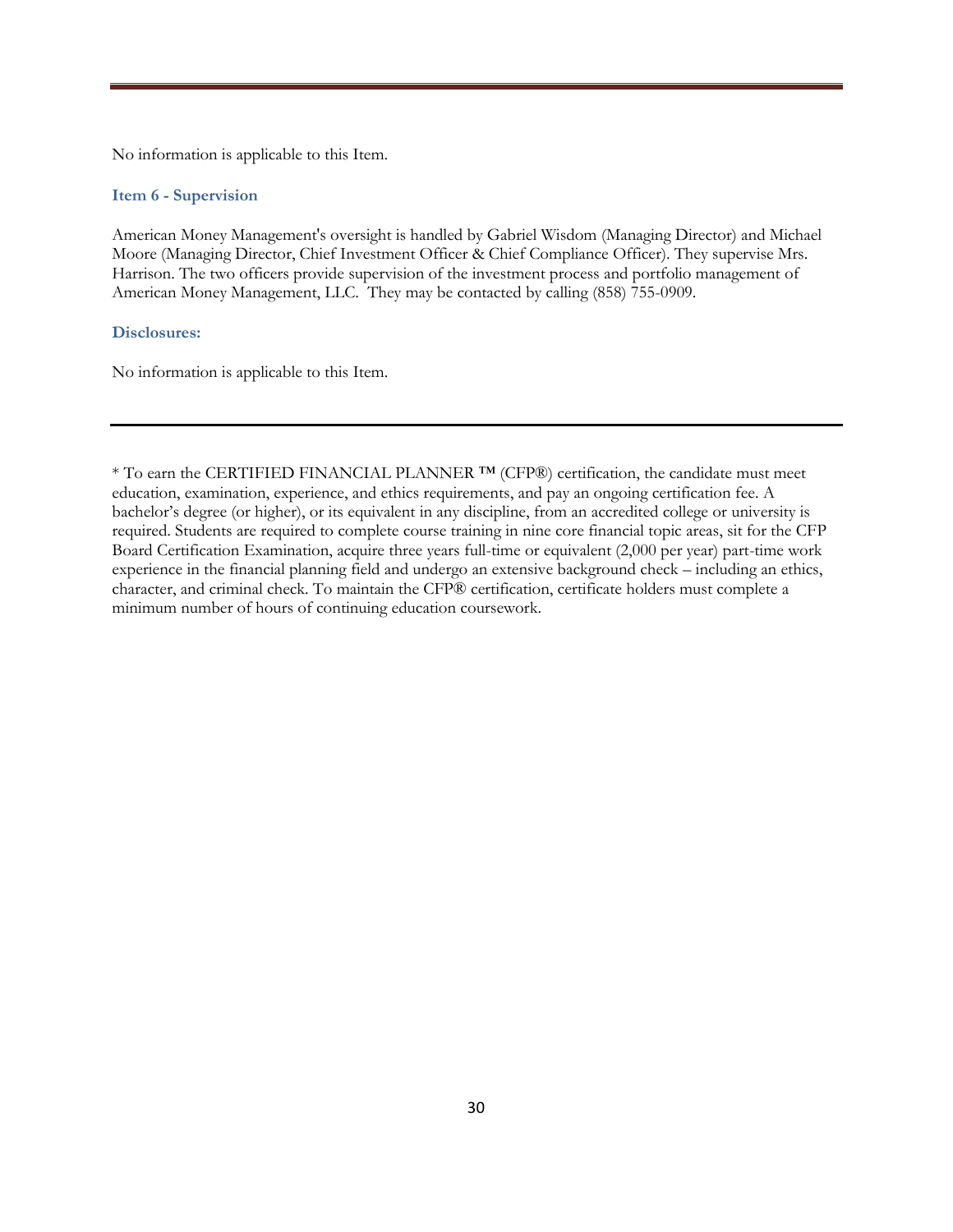# James E. Rhodes, CFA

### (760) 604-6310

## American Money Management, LLC

14249 Rancho Santa Fe Farms Road Rancho Santa Fe, CA 92067

(888) 999-1395

March 25, 2022

**This Brochure Supplement provides information about James E. Rhodes that supplements the American Money Management, LLC ("AMM") Brochure. You should have received a copy of that Brochure. Please contact AMM if you did not receive AMM's Brochure or if you have any questions about the contents of this supplement.** 

**Additional information about James E. Rhodes is available on the SEC's website at [www.adviserinfo.sec.gov.](http://www.adviserinfo.sec.gov/)**

### **Item 2- Educational Background and Business Experience**

James Earnest Rhodes, born 1946, holds an MBA from the University of California at Berkeley and is a Chartered Financial Analyst. He founded Rhodes Investment Advisory in 1996, which merged with American Money Management in 2006. He was previously a Senior Vice President of a \$2.5 billion family of mutual funds. In 1991, Jim was recognized by the industry trade magazine *Investing* as one of the top 25 retirement fund officers in the country. He has published numerous articles on investments including, "Is Gold an Institutional Investment?", "To Hedge or Not to Hedge?" (currency risk), and "Setting Performance Goals in a Generally Efficient Market". He previously served on the Imperial County Retirement Board from 2006-2016.

#### **Item 3- Disciplinary Information**

No information is applicable to this Item.

**Item 4- Other Business Activities** 

No information is applicable to this Item

**Item 5- Additional Compensation** 

No information is applicable to this Item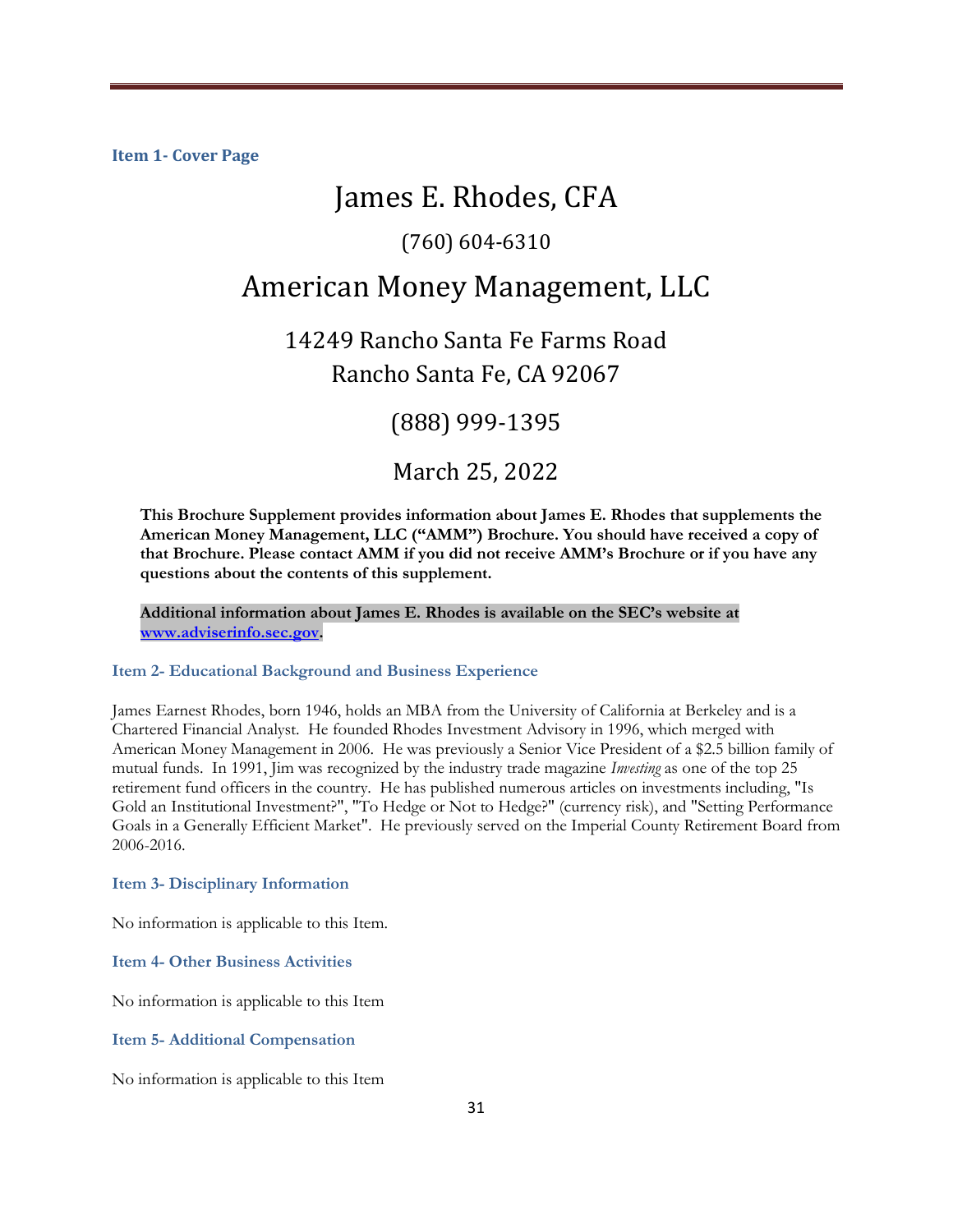#### **Item 6 - Supervision**

American Money Management's oversight is handled by Gabriel Wisdom (Managing Director), and Michael Moore (Chief Investment Officer, Chief Compliance Officer). They supervise Mr. Rhodes. The two officers provide supervision of the investment process and portfolio management of American Money Management, LLC. They may be contacted by calling (858) 755-0909.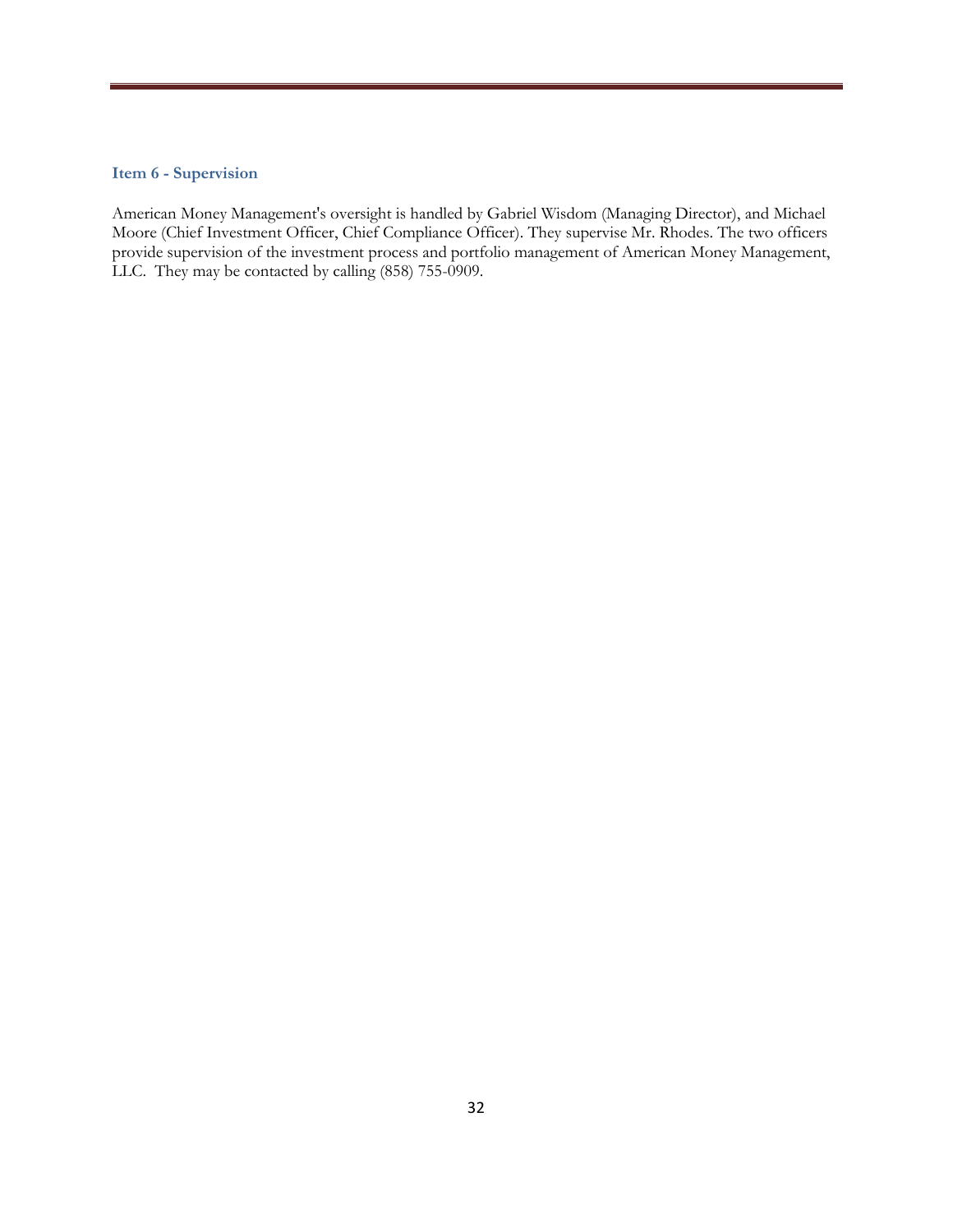# Robert Frazier

### (619) 507-3988

# American Money Management, LLC

# 14249 Rancho Santa Fe Farms Road Rancho Santa Fe, CA 92067

(888) 999-1395

### March 25, 2022

**This Brochure Supplement provides information about Robert Frazier that supplements the American Money Management, LLC ("AMM") Brochure. You should have received a copy of that Brochure. Please contact AMM if you did not receive AMM's Brochure or if you have any questions about the contents of this supplement.** 

**Additional information about Robert Frazier is available on the SEC's website at [www.adviserinfo.sec.gov.](http://www.adviserinfo.sec.gov/)**

#### **Item 2- Educational Background and Business Experience**

Robert Frazier, born 1956, holds a Bachelor degree in Communications from the University of California, San Diego. After graduating from UCSD, Bob worked as a Financial Analyst with General Dynamics. He then went on to work with the San Diego County Credit Union Member Services as an Investment Adviser. Bob has dedicated his career to helping clients achieve their objectives of early retirement or financial independence. He served as President and Founder of his own Registered Investment Advisory firm from 1995 until it was acquired in 2004. Bob's clients range from individual investors to private businesses. He has assisted attorneys and accountants in qualified retirement investments and estate planning.

### **Item 3- Disciplinary Information**

No information is applicable to this Item.

#### **Item 4- Other Business Activities**

Bob is the owner of Frazier Consulting, LLC. Bob's wife provides Cardiac consulting through this business. Bob spends a de minimis amount of time administering the business. The business of Frazier Consulting is separate from, and unrelated to the business of American Money Management.

**Item 5- Additional Compensation**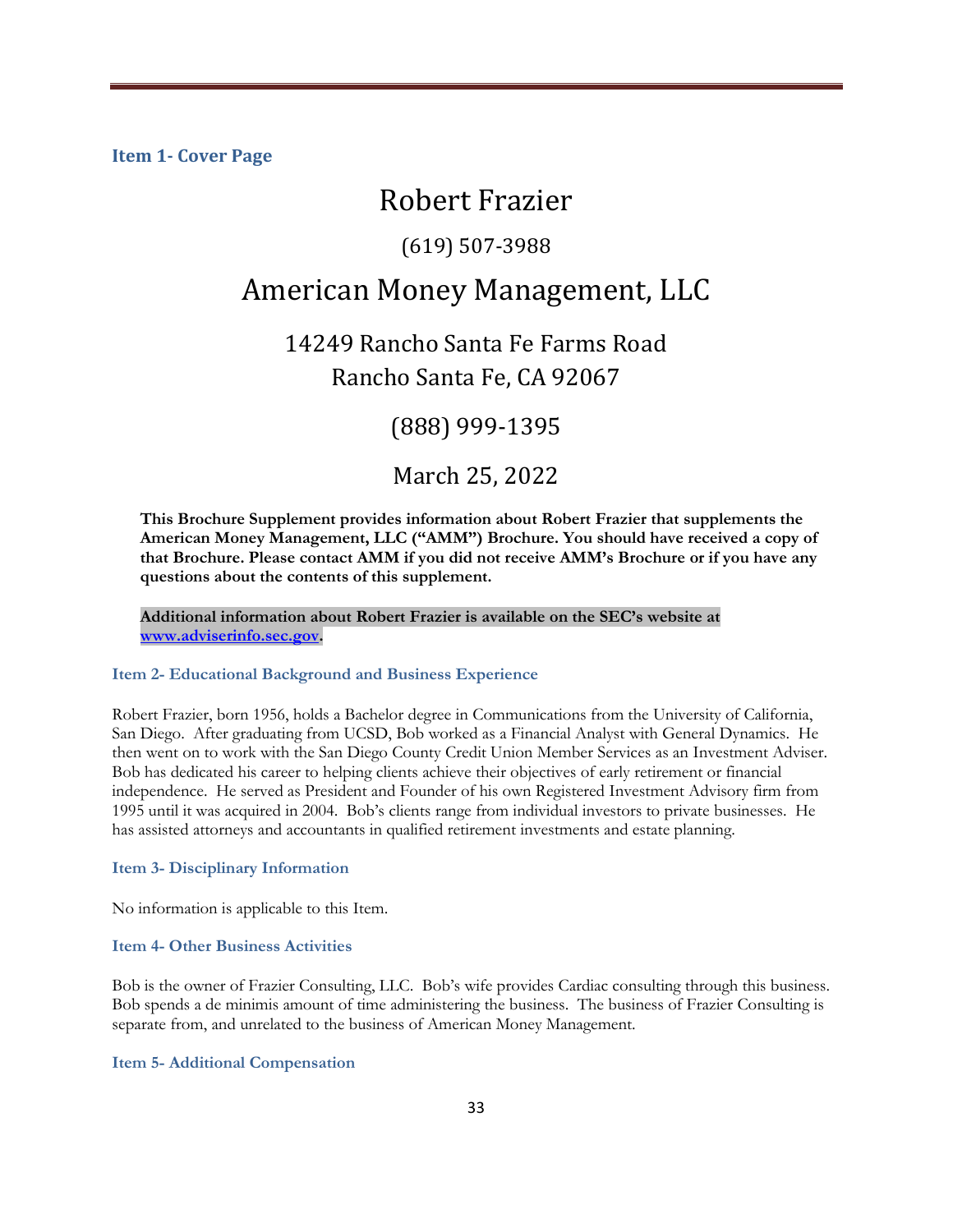No information is applicable to this Item

### **Item 6 - Supervision**

American Money Management's oversight is handled by Gabriel Wisdom (Managing Director), and Michael Moore (Chief Investment Officer, Chief Compliance Officer). They supervise Mr. Frazier. The two officers provide supervision of the investment process and portfolio management of American Money Management, LLC. They may be contacted by calling (858) 755-0909.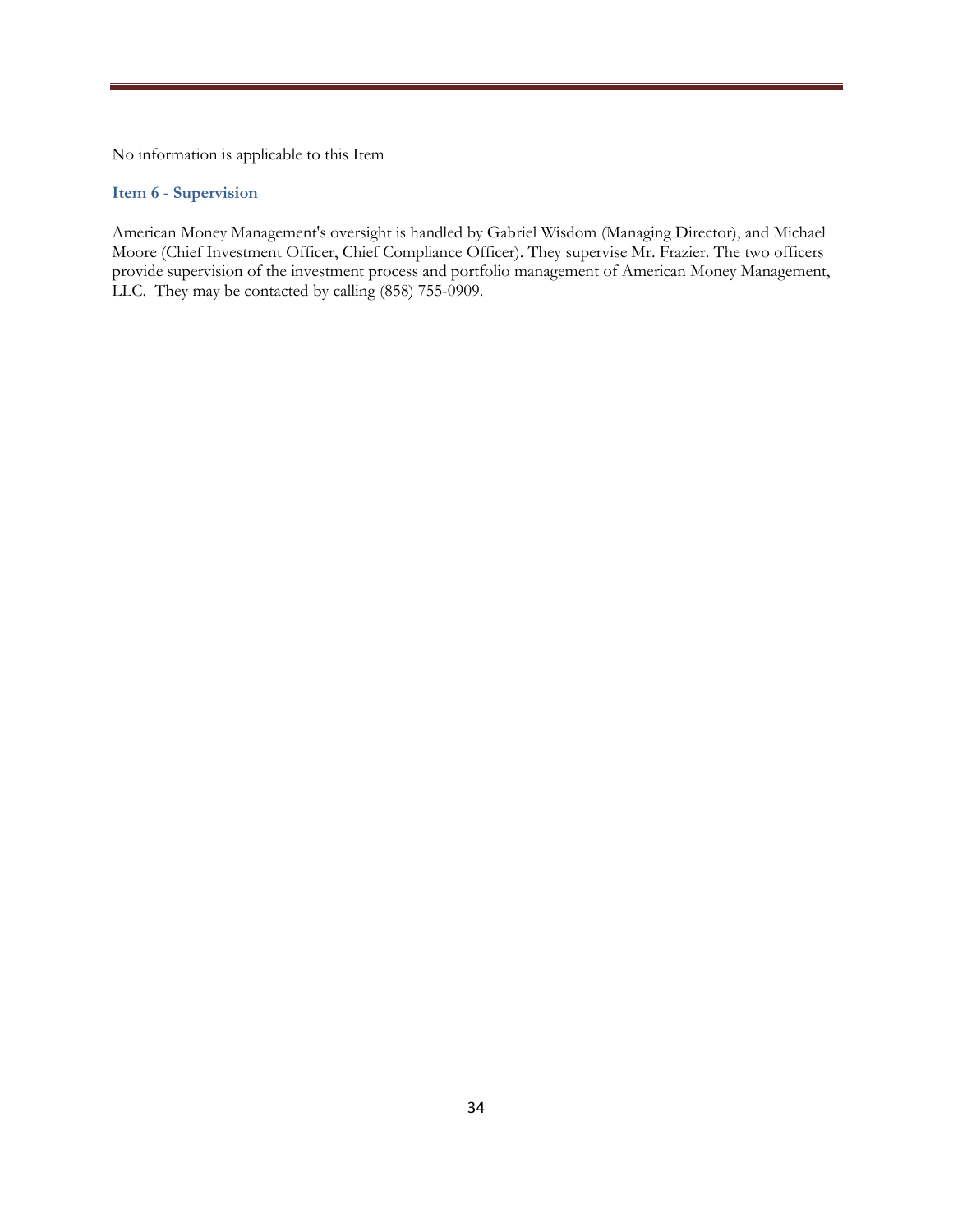# Adele Canetti

### (951) 247-5835

# American Money Management, LLC

# 14249 Rancho Santa Fe Farms Road Rancho Santa Fe, CA 92067

(888) 999-1395

### March 25, 2022

**This Brochure Supplement provides information about Adele Canetti that supplements the American Money Management, LLC ("AMM") Brochure. You should have received a copy of that Brochure. Please contact AMM if you did not receive AMM's Brochure or if you have any questions about the contents of this supplement.** 

**Additional information about Adele Canetti is available on the SEC's website at [www.adviserinfo.sec.gov.](http://www.adviserinfo.sec.gov/)**

### **Item 2- Educational Background and Business Experience**

Adele Canetti, born 1958, holds a BA in History from the University of California, Los Angeles and an MBA from the Harvard Business School in Boston. Ms. Canetti joined American Money Management, LLC in 2008. She has been a successful business owner/operator and a Financial Adviser for Morgan Stanley and Merrill Lynch. She formerly served on the board of the Harvard Business School Alumni Club of Orange County.

**Item 3- Disciplinary Information** 

No information is applicable to this Item.

**Item 4- Other Business Activities** 

Adele is the owner of Bargain Book World, used bookstores. This business is separate from, and unrelated to, American Money Management.

**Item 5- Additional Compensation** 

No information is applicable to this Item

**Item 6 - Supervision**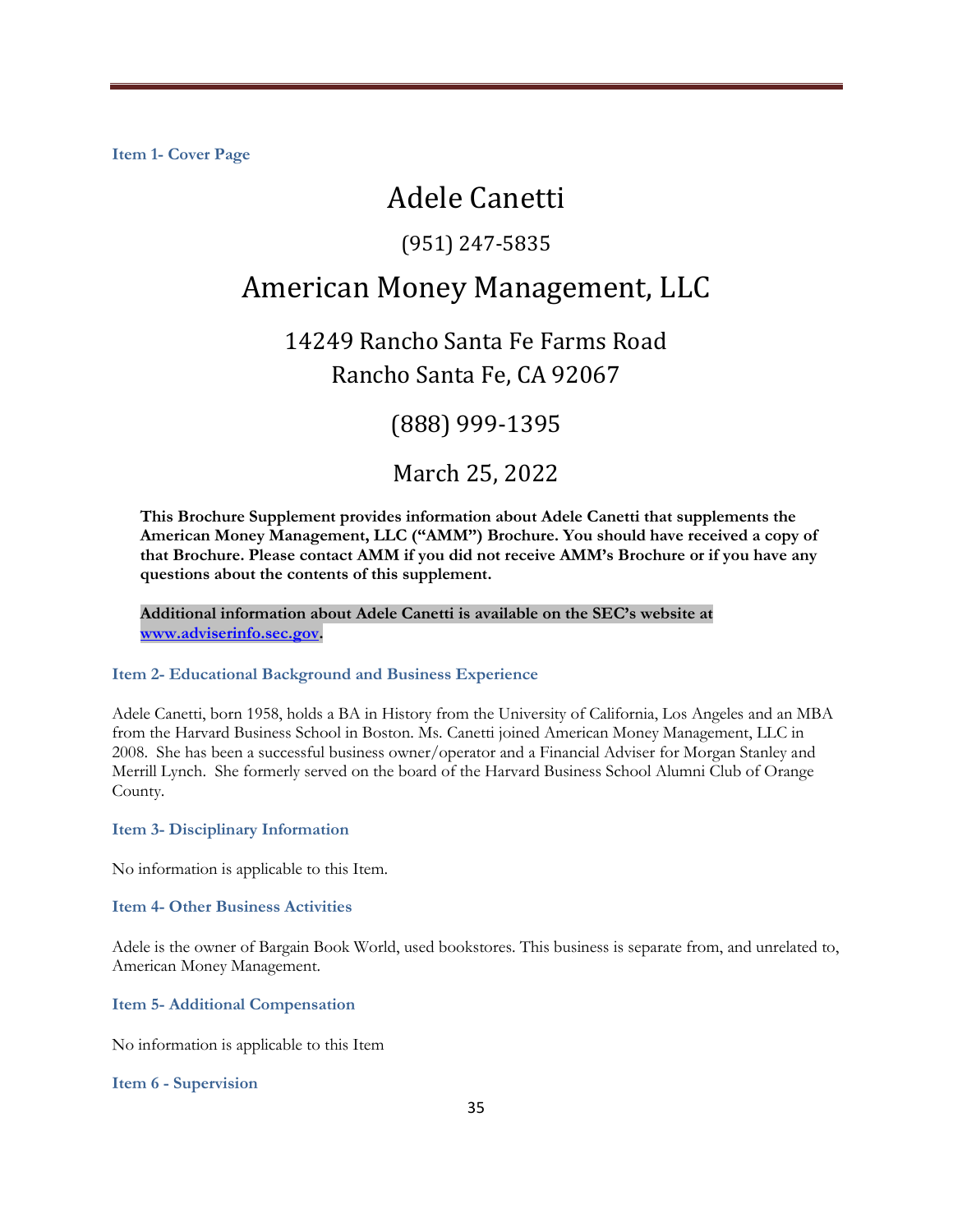American Money Management's oversight is handled by Gabriel Wisdom (Managing Director), and Michael Moore (Chief Investment Officer, Chief Compliance Officer). They supervise Ms. Canetti. The two officers provide supervision of the investment process and portfolio management of American Money Management, LLC. They may be contacted by calling  $(858)$  755-0909.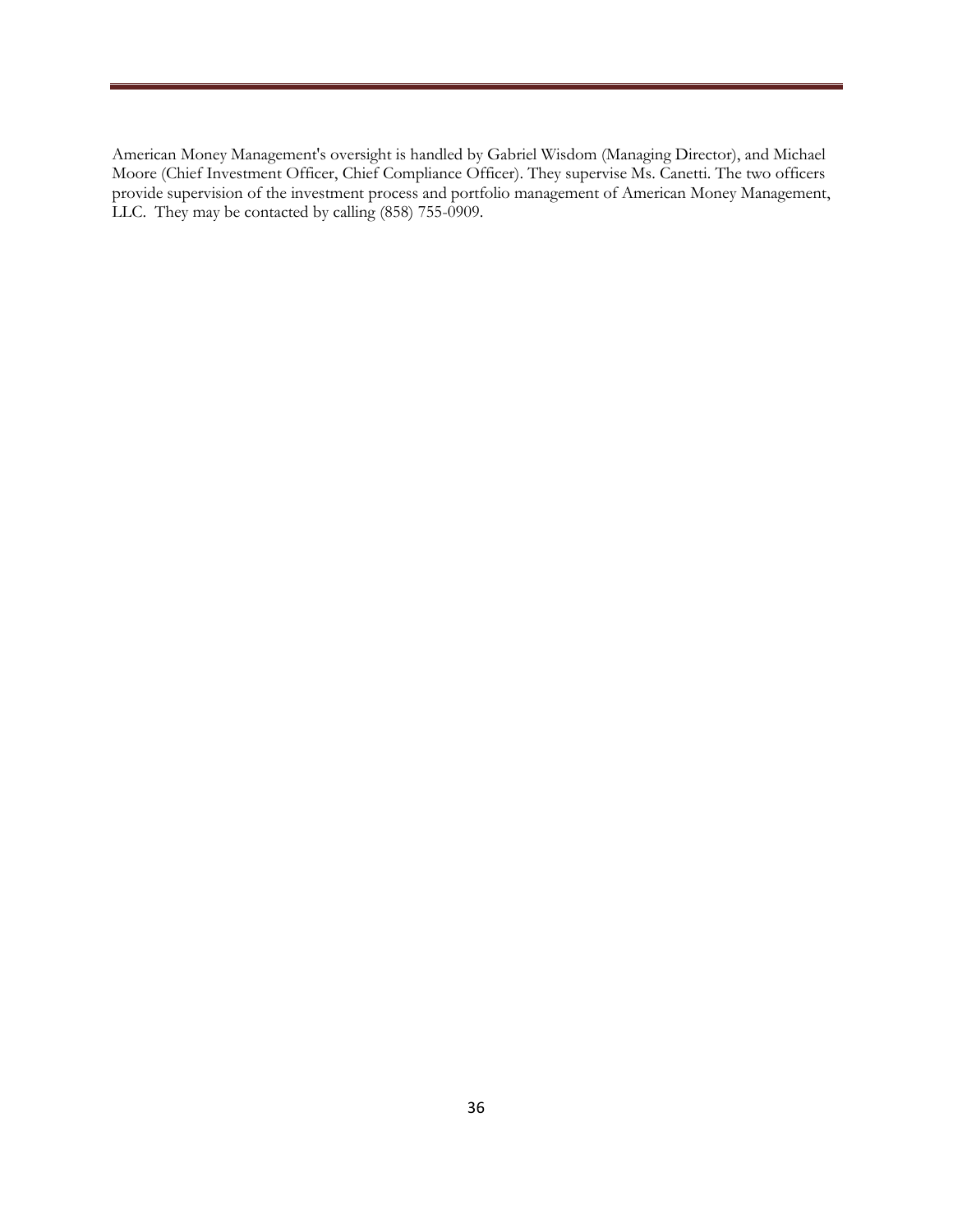# Mike Green

### (858) 551-3130

# American Money Management, LLC

14249 Rancho Santa Fe Farms Road Rancho Santa Fe, CA 92067

(888) 999-1395

March 25, 2022

**This Brochure Supplement provides information about Mike Green that supplements the American Money Management, LLC ("AMM") Brochure. You should have received a copy of that Brochure. Please contact AMM if you did not receive AMM's Brochure or if you have any questions about the contents of this supplement.** 

**Additional information about Mike Green is available on the SEC's website at [www.adviserinfo.sec.gov.](http://www.adviserinfo.sec.gov/)**

### **Item 2- Educational Background and Business Experience**

Mike Green, born in 1964, holds a BA in Journalism from San Diego State University. He co-founded Benham and Green Capital Management, a Registered Investment Advisor, in 1999 and was a managing member of the firm before joining AMM in September 2013. Prior to co-founding Benham and Green, he was a registered representative of Paine Webber in La Jolla California from 1990 through June 1999.

**Item 3- Disciplinary Information** 

No information is applicable to this Item.

**Item 4- Other Business Activities** 

No information is applicable to this Item

**Item 5- Additional Compensation** 

No information is applicable to this Item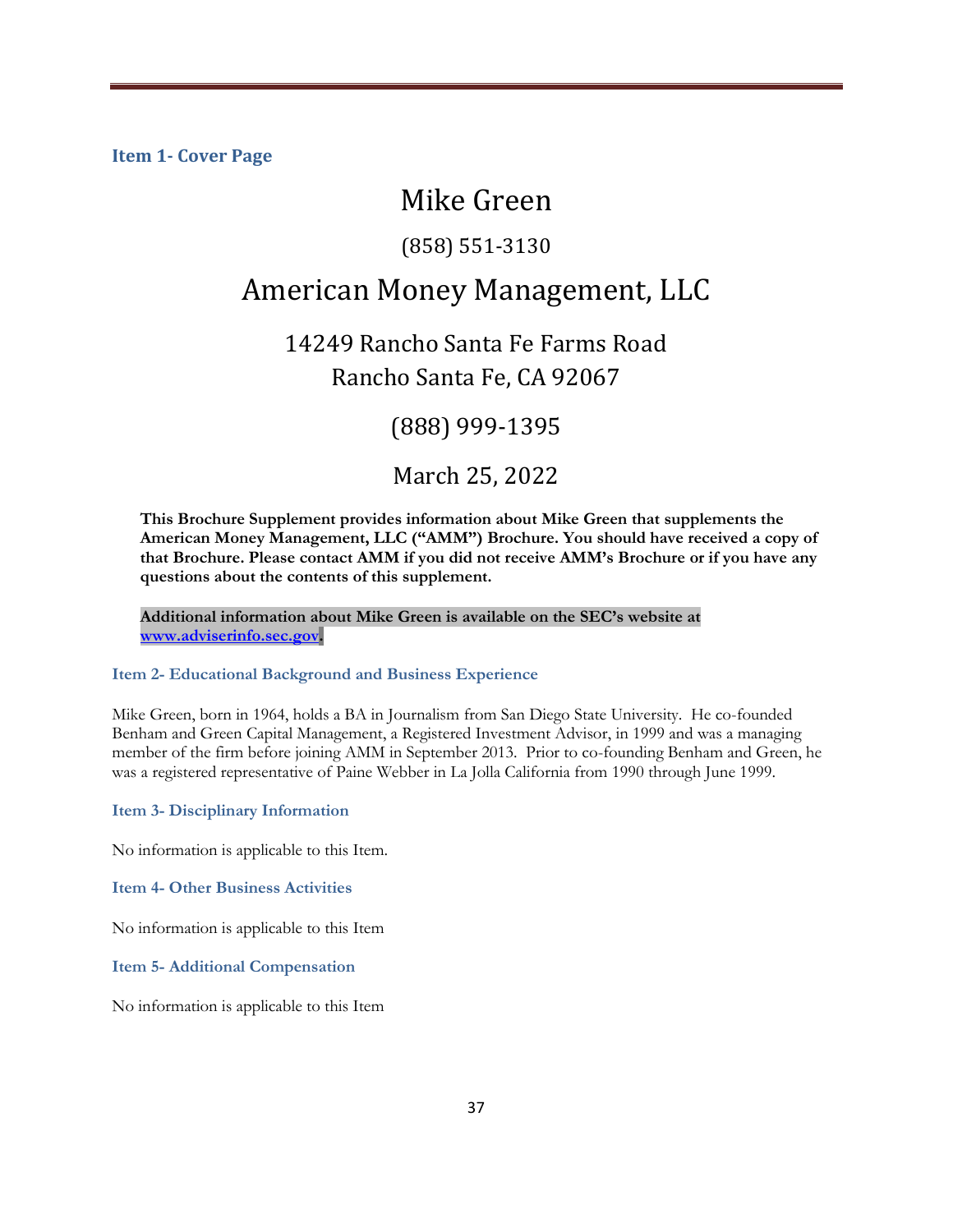### **Item 6 - Supervision**

American Money Management's oversight is handled by Gabriel Wisdom (managing director) and Michael Moore (Chief Investment Officer & Chief Compliance Officer). They supervise Mr. Green. The two officers provide supervision of the investment process and portfolio management of American Money Management, LLC. They may be contacted by calling  $(858)$  755-0909.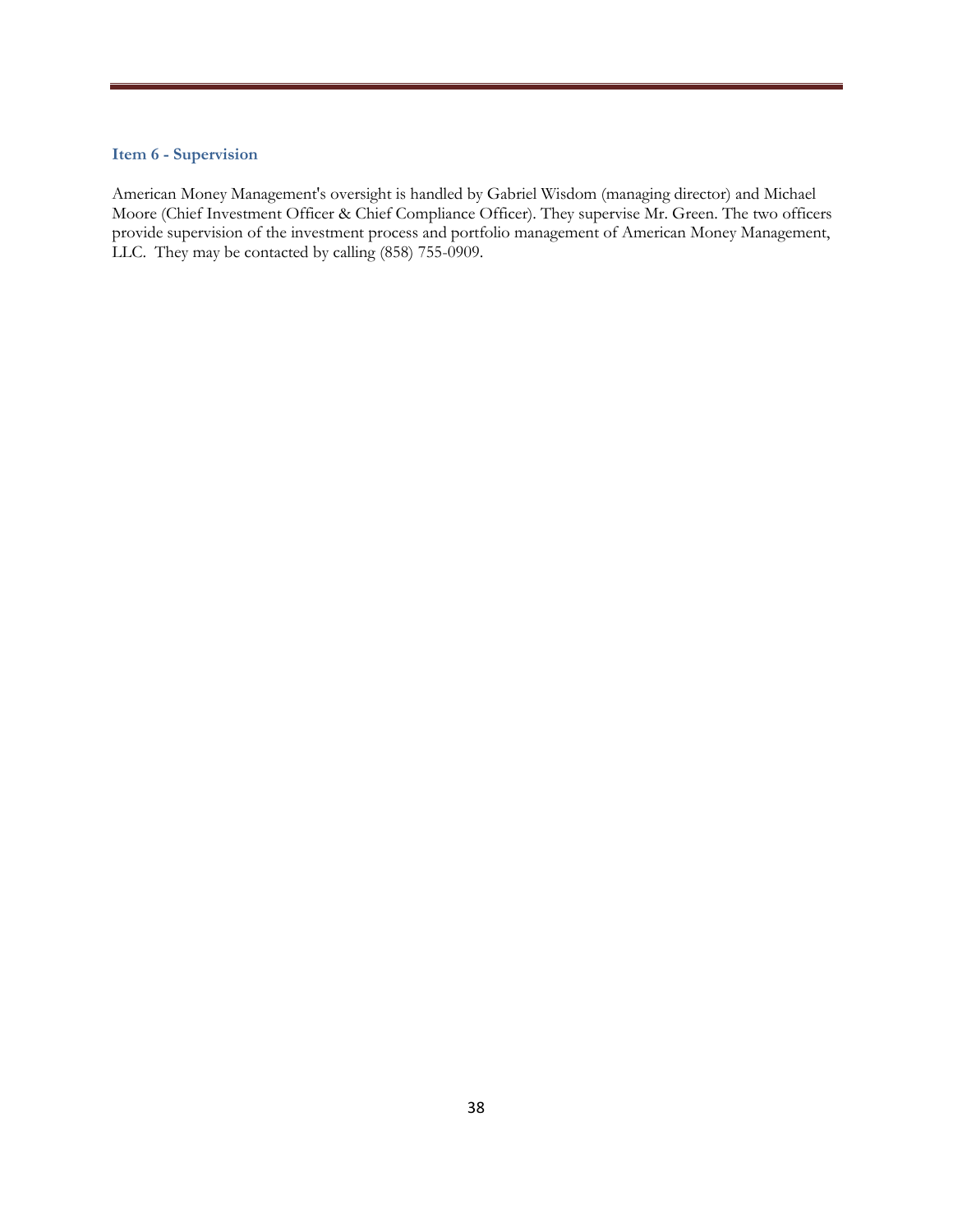# Mark Jackson Myers (760) 351-2300 220 W. Main St. Suite B Brawley, CA 92227

# American Money Management, LLC

### 14249 Rancho Santa Fe Farms Road Rancho Santa Fe, CA 92067

### (888) 999-1395

March 25, 2022

**This Brochure Supplement provides information about Mark Myers that supplements the American Money Management, LLC ("AMM") Brochure. You should have received a copy of that Brochure. Please contact AMM if you did not receive AMM's Brochure or if you have any questions about the contents of this supplement.** 

**Additional information about Mark Myers is available on the SEC's website at [www.adviserinfo.sec.gov.](http://www.adviserinfo.sec.gov/)**

### **Item 2- Educational Background and Business Experience**

Mark Jackson Myers, born in 1976, holds a Bachelor's and Master's degree in Business Administration from the University of La Verne. He is the owner of Myers Financial Services with offices in Brawley, California. Mark focuses on helping individuals and families achieve their financial goals by providing advice in the areas of retirement, investment and insurance planning. Prior to joining American Money Management, Mark was an Investment Advisor Representative with Horter Investment Management, LLC from 2011-2019. He began his career with Valic Financial Advisors in 2003.

**Item 3- Disciplinary Information** 

No information is applicable to this Item.

### **Item 4- Other Business Activities**

In addition to being an Investment Advisor Representative ("IAR") of American Money Management, LLC, (AMM) Mark Jackson Myers is licensed as an independent insurance agent. Through his company, Myers Financial Services, Mark may make recommendations on insurance products and may also, as an independent